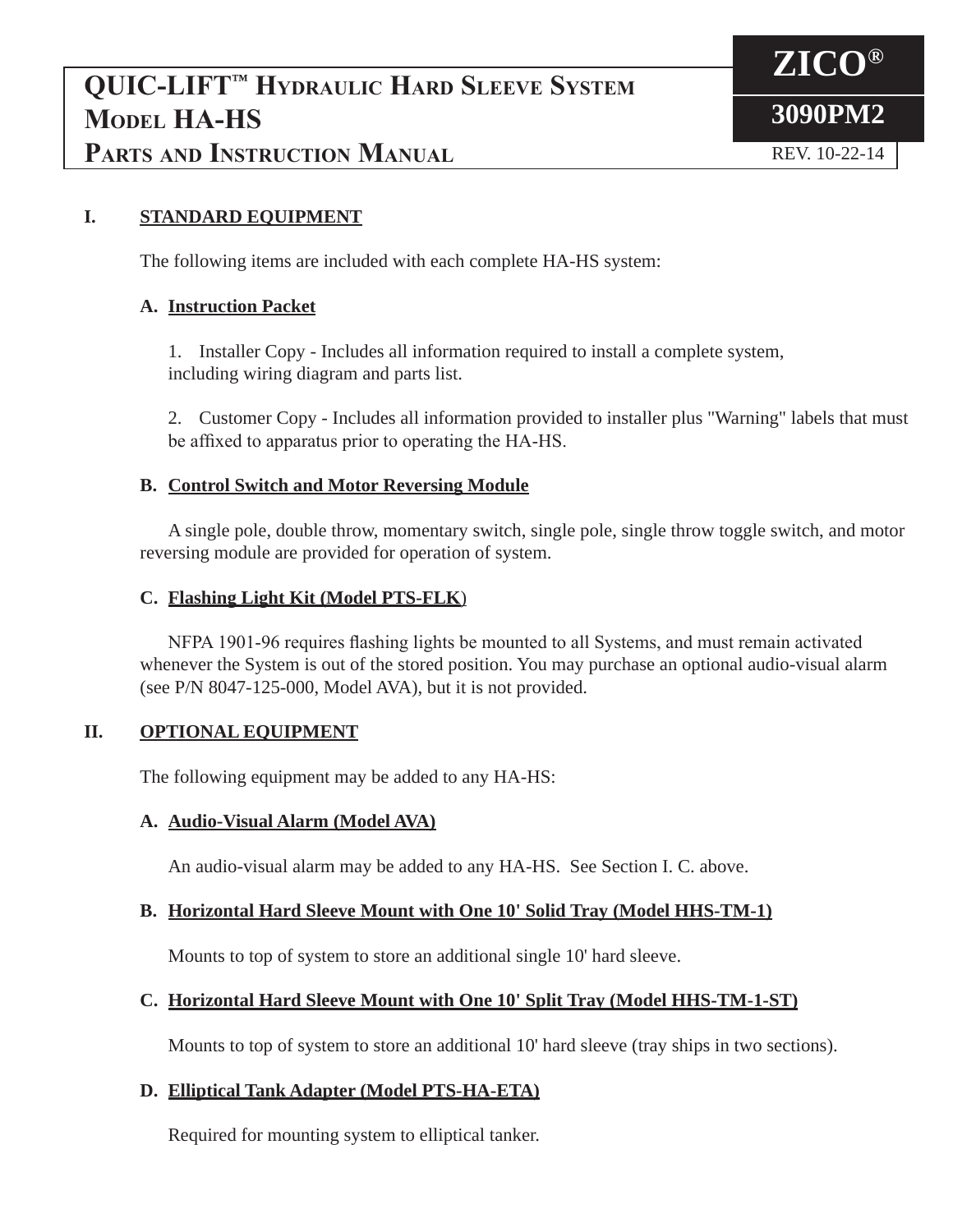#### **III. GENERAL INSTALLATION INFORMATION**

#### **PLEASE NOTE: The HA-HS is NOT a direct, bolt-on replacement for the standard/hydraulic PTS and LAS systems.**

When the hard sleeves are placed into the box  $(9 \& 10)$ , there should be approximately 2 inches of space left over top of the hard sleeves.

#### **A. Mounting Points for Base Castings**

 Mounting holes have been provided on both the vertical and horizontal mounting surfaces. Although the device may be securely mounted from the horizontal surface only, it is of great advantage to use mounting bolts on the vertical surface as well. If using only the vertical or horizontal hole sets for mounting, one-half inch thick aluminum backing plates should be used (see page 19).

 All bolts should have a reinforcement structure added underneath the mounting surface whenever possible.

#### **B. Electrical Circuit**

 The control switches (supplied) are a single pole, double throw momentary 25 amp switch, and a single pole, single throw switch. They should be placed in such a position that the operator has full view of the HA-HS and any personnel that might come in contact with it. The control switches and motor reversing module should be mounted in waterproof compartments. The motor reversing module is activated by the momentary switch. Using wiring of equal length between power source and the hydraulic actuators will help keep the actuators running in synchronization (see page 24). We recommend that all electrical connections be soldered.

 Several "Lock Out" circuits may be considered to prevent accidents from occurring. An ideal "Lock Out" system would only permit operation when the ignition switch is on, the transmission is in park, and any obstructing compartment doors are shut. Because of the higher amperage required to operate the HA-HS, a separate "Lock Out" circuit should be used. The "Lock Out" circuit should be separated from the HA-HS circuit by a relay. This will prevent damage to the existing wiring system. The HA-HS circuit should be protected by an 80 amp fuse.

 After all electrical connections are complete and system has been tested, protect connections with a weather proofer like liquid tape.

 The NFPA 1901-96 standard requires flashing lights be provided, facing the front and rear of the apparatus. Lights must flash whenever the System is out of the stored position. An audio-visual alarm may be ordered as an option (see Model AVA, P/N 8047-125-000 in catalog).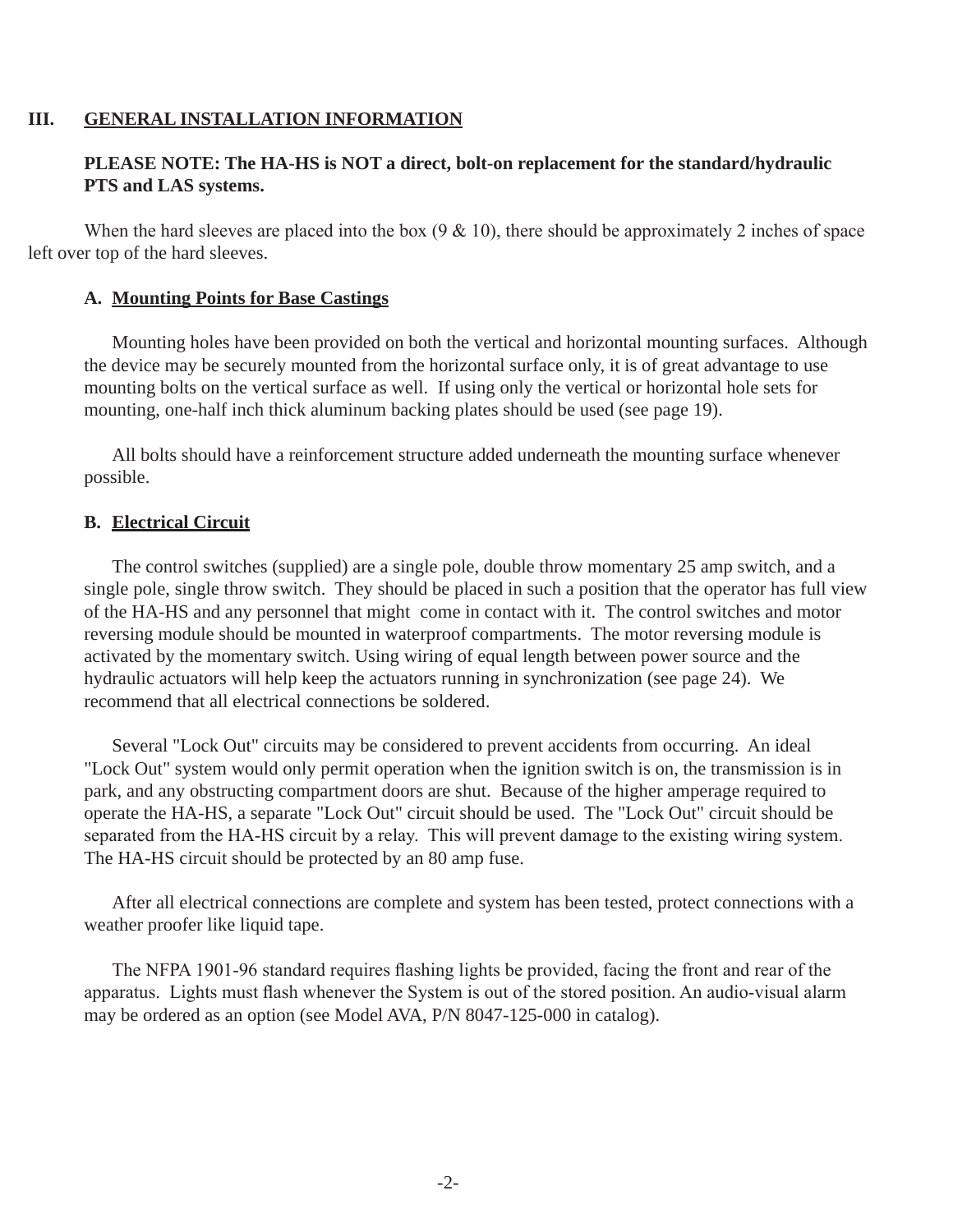#### **C. Synchronization of Actuators**

 It is important to the operation of the HA-HS that the actuators work in synchronization. The actuators may operate out of synch a considerable amount before binding occurs, however, reducing this occurence will increase the life of the actuators and prevent damage to the existing wiring system.

 **Do not permit personnel to hang, sit or stand on hard sleeves while stored on the HA-HS.** If the unit *is* overloaded, it will reach peak pressure and begin to bypass the internal fluid, producing an audible whine.

 Whenever the operator raises or lowers the unit, they should let it run until both units reach their extent, so that the actuators re-synchronize and are ready to run in the opposite direction.

#### **IV. INSTALLING THE HYDRAULIC HARD SLEEVE SYSTEM**

#### **A. Preparation for Mounting**

 Plan and lay out the entire installation before making any cuts or drilling any holes in the body of the fire apparatus. This will keep "out of service" time to a minimum and also help to minimize mistakes. See Section III. B. (Electrical System) before any holes are drilled into the apparatus. Check both halves of unit to verify they have the same Serial Number on their tags.

 The HA-HS was designed for use on a shelf with a minimum depth of 8-1/2". The total depth of the HA-HS is 9-3/4". To determine the total length required to mount the HA-HS, measure the length of the hard sleeves and add 21". We are allowing 10-1/2" for each device on the end of the sleeves which includes 1" at each end or a total of 2" of "play". This 2" must be provided or the sleeves may bind during raising or lowering (see page 16).

#### **B. Mounting the System**

 Double check your measurements making sure to add 21" to the length of the hard sleeves. Mark this total length on your mounting surface (as a reference) and then set the two devices in place on the shelf. Mark absolute locations on shelf using measurement guides on pages  $19 \& 20$ . Note the minimum clearance required for the hinge to pivot (detail drawing in top right corner, page 20). Mark the outside edges of each device on the mounting surface.

The boxes (9  $\&$  10) are shipped separate from the devices. The neoprene pads (14) and 14-20 x 1" flat head screws (20) are also shipped loose.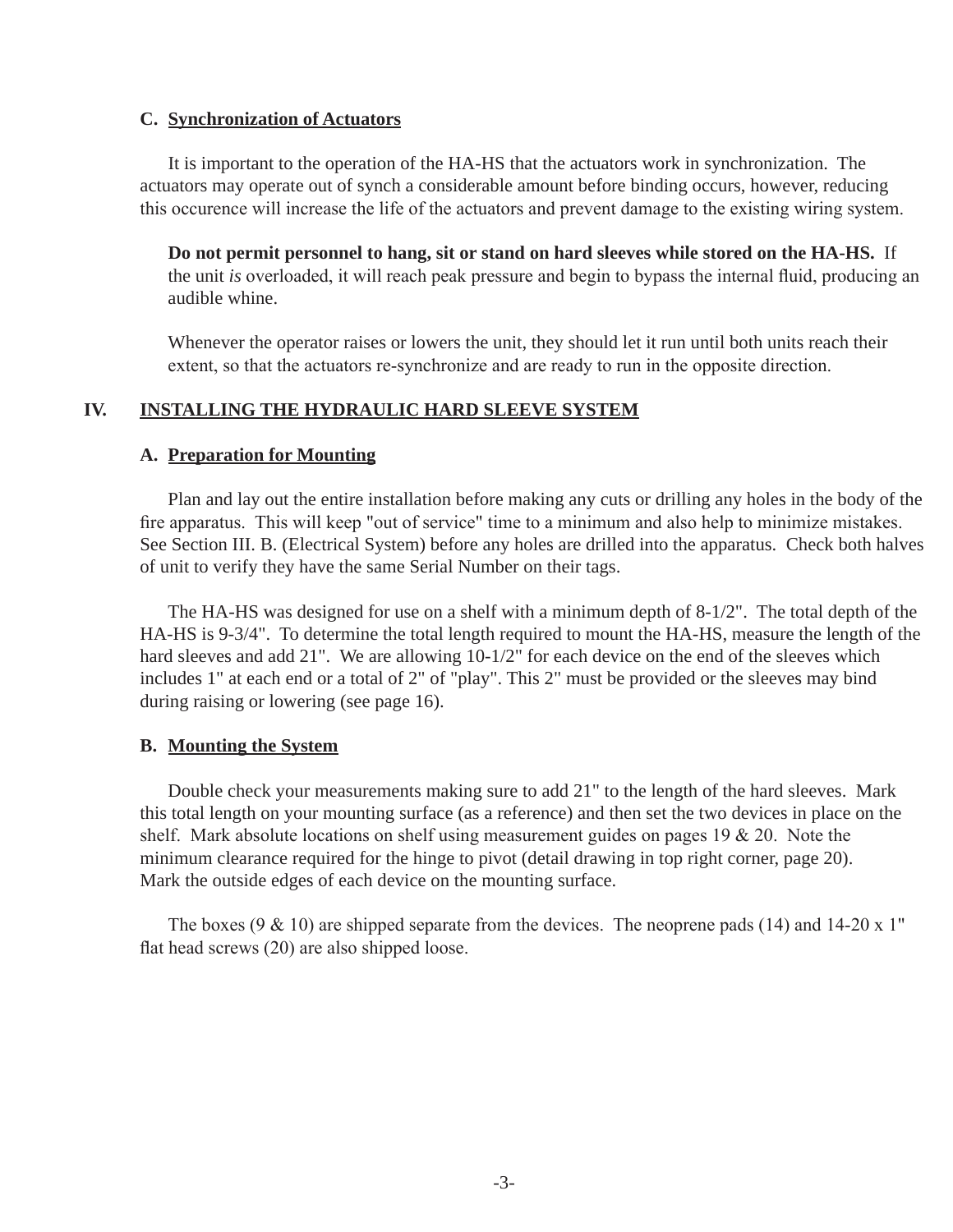#### **B. Mounting the System (continued)**

 Check for any obstructions behind or below the selected mounting locations. Also be sure you can run your wiring unobstructed through the back of the base castings. The outboard ends of the devices cannot be obstructed as access is necessary for mounting, emergency operation, and adjustment of the actuators.

 You are now ready to mount the devices as follows (refer to page 11 for item numbers in parenthesis):

1. The flat surface, between the three ears on the base castings (1 or 2) should be flush and parallel with the edge of the mounting surface. Both devices should be parallel and in-line to within  $1/16$ " of each other.

2. Pull cotterless pin (35) and lower shelf castings (4 or 5).

3. Mark eight base holes and two lower back holes. Remove devices.

 4. Drill ten holes for 3/8" mounting bolts (not supplied). Replace devices, insert bolts and snug up on nuts.

5. Pull cotterless pin (34) and remove shelf arm casting (3).

6. Lay hydraulic actuator (13) forward and also lay Back Arm Casting (6) forward.

 7. Mark two top holes in base casting (if used). Also mark hole location for electrical wiring through bottom rear of base casting.

8. Remove device and drill holes for the two top holes in base casting and for the wiring.

9. Re-position devices on shelf and mount in place with 3/8" bolts and nuts.

 10. Wiring should be run through lower hole in base casting at this time. We suggest the wire be run in a protective sheath to prevent chaffing. The wire should be run under the actuator adjuster casting (7) and up to the wire harness.

 11. Flip the back arm casting (6) and hydraulic actuator (13) back. Connect wires to actuator and check clearance through full swing of actuator. Replace shelf arm casting (3) and pin the three units together using cotterless pin (34). Flip up the shelf casting (4 or 5) and place cotterless pin (35) through the shelf casting and shelf arm casting (3).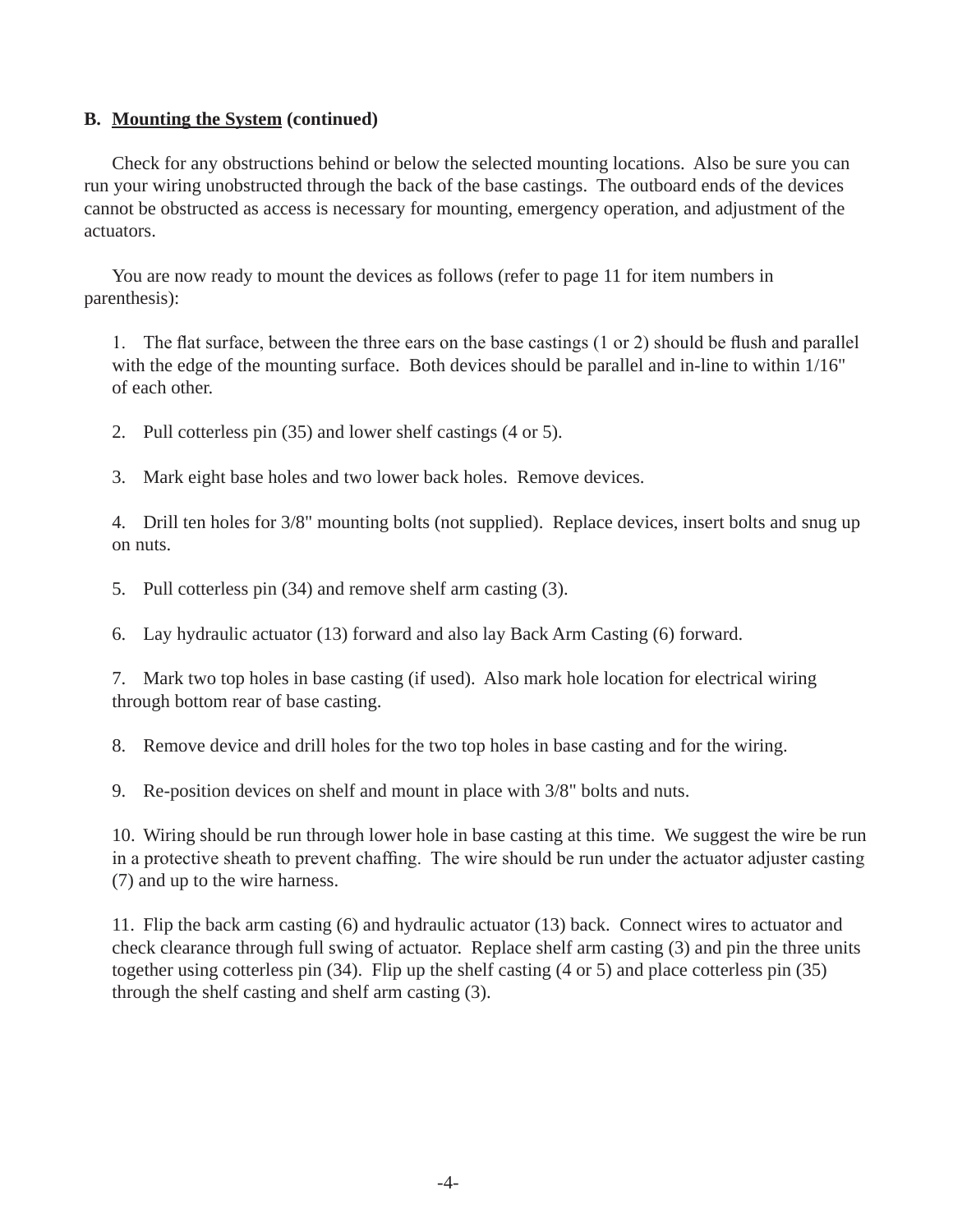#### **B. Mounting the System (continued)**

12. Attach the flashing light kit (Model PTS-FLK) at this time (see pages 17  $\&$  18), following the "Wiring System" directions on page 24.

13. Connect the electrical system at this time (see Section III. B.) so the system may be tested.

 14. With the electric connected, run the devices up and down through a couple of cycles. The units should run in synchronization. The units may appear to be a little loose at this time.

15. Lower the devices so the neoprene pads (14) may be attached using  $1/4-20 \times 1$ " flat head screws (20). Tighten the screws so they depress approximately 1/16" into the neoprene.

16. Run the units to the up position until they both reach their extent. The units should now be tight.

17. Lower the units 15 to 20 degrees and attach boxes  $(9 \& 10)$  to the shelf casting (3). Use 5/16-18 x 5/8" button head socket screws (42) through front of casting and 5/16-18 x 7/8" button head socket screws (30) through base of casting.

18. The HA-HS is now operational and you are ready to mount the cover  $\&$  hard sleeves.

#### **C. Electrical System**

 A "WARNING" label (48) is provided with each HA-HS. The pressure sensitive label must be mounted by the electrical control switch (43). All apparatus operators must be instructed to keep area in front of the HA-HS clear of personnel when the HA-HS is being raised or lowered.

 An additional "WARNING" label (49) is also provided. This pressure sensitive label must also be mounted by the electrical control switch. This label is a reminder to the operator to check for any deviation from standard operation that may signal a problem in the System.

#### **V. INSTALLING HARD COVER AND ADDITIONAL HARD SLEEVES**

 A hard cover (not provided) must be mounted directly to the box of the HA-HS. Up to two additional hard sleeves may be mounted on top of box (Model HHS-TM-1 or HHS-TM-2).

#### **A. Preparation for Mounting**

Follow installation instructions for the Hydraulic Hard Sleeve System (Section IV.A. & B.). Particular attention must be paid to ensure that the center hinge is in alignment with the left and right casting sets.

Recommended Cover dimensions (page 21) are provided.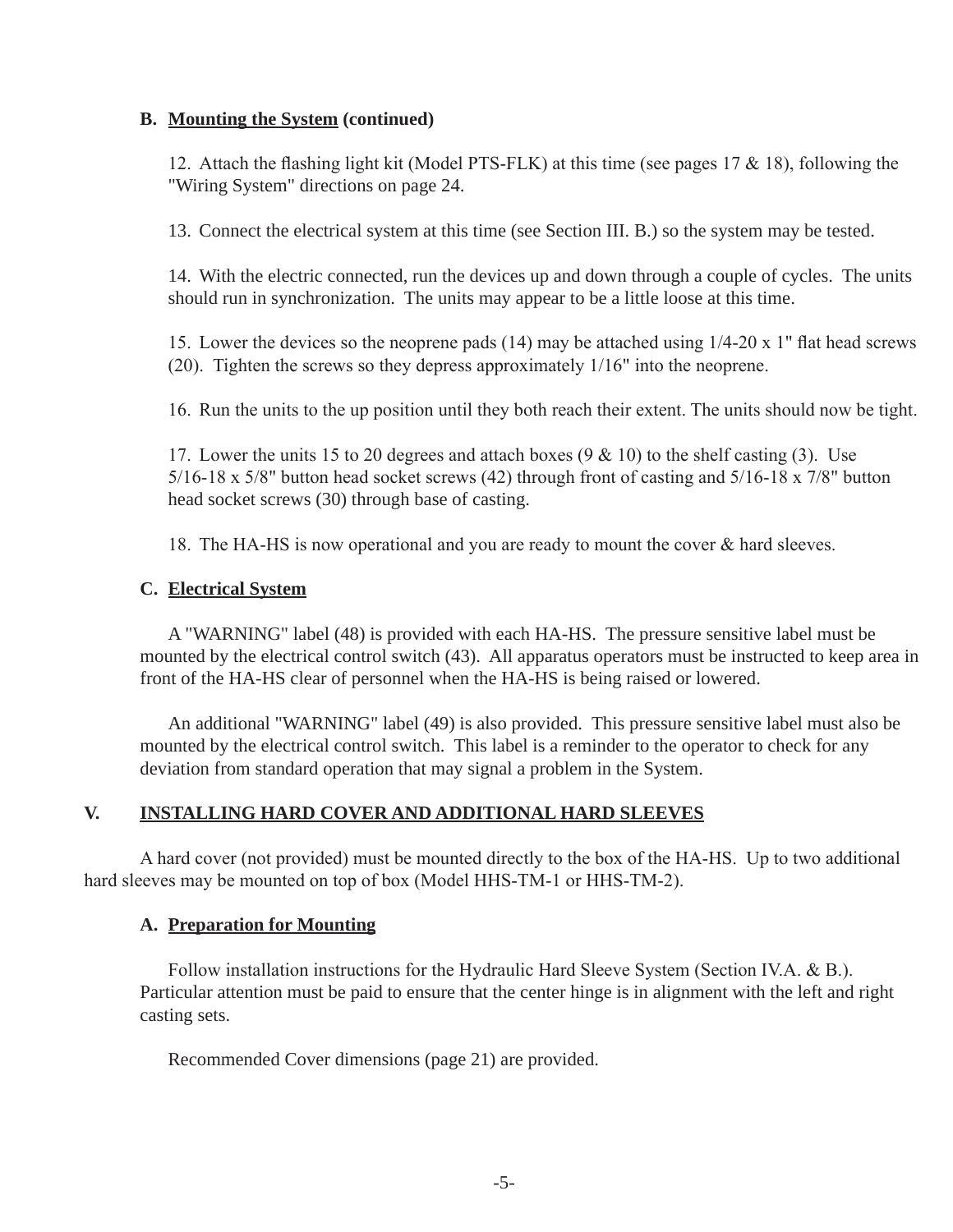#### **B. Mounting**

 Use the 1/2" hinge pin (114) for alignment. Shims may be required to correct adjustment problems. All three pins should be aligned to within 1/16" (Figure 5, page 19).

 After the three hinges are aligned and the hard cover (page 21) has been fabricated, you are ready to proceed with mounting.

#### **NOTE: Measure the box (see page 22) to determine the "A & B" dimensions. This will determine the size of your cover. The length of the cover will also vary depending on the mounting distance between the casting sets.**

You are now ready to mount the hard cover as follows:

1. Lay the center hinge down along side of truck.

2. Place top of cover onto the top of the boxes. You may have to place temporary shims between tank cover and tank box to raise the cover. The bottom edge of the hard cover should be just above the hinges.

 3. Clamp the hard cover to the boxes.

4. Raise the center hinge and mark the four holes. Use 9/32 drill to drill out the four holes.

 5. Place the center backplate in place and attach with 1/4-20 screws. Holes are tapped in the backplates.

6. Drill holes for 5/16-18 screws in the backplate and attach with nuts.

7. Two pieces of 3/16" Aluminum Plate 17" x 4" are provided as spacers between the cover and tank boxes. They will be placed at the ends at the shelf casings (4) (5).

8. Secure the ends of the cover to the tank boxes with  $5/16$  hardware (not provided).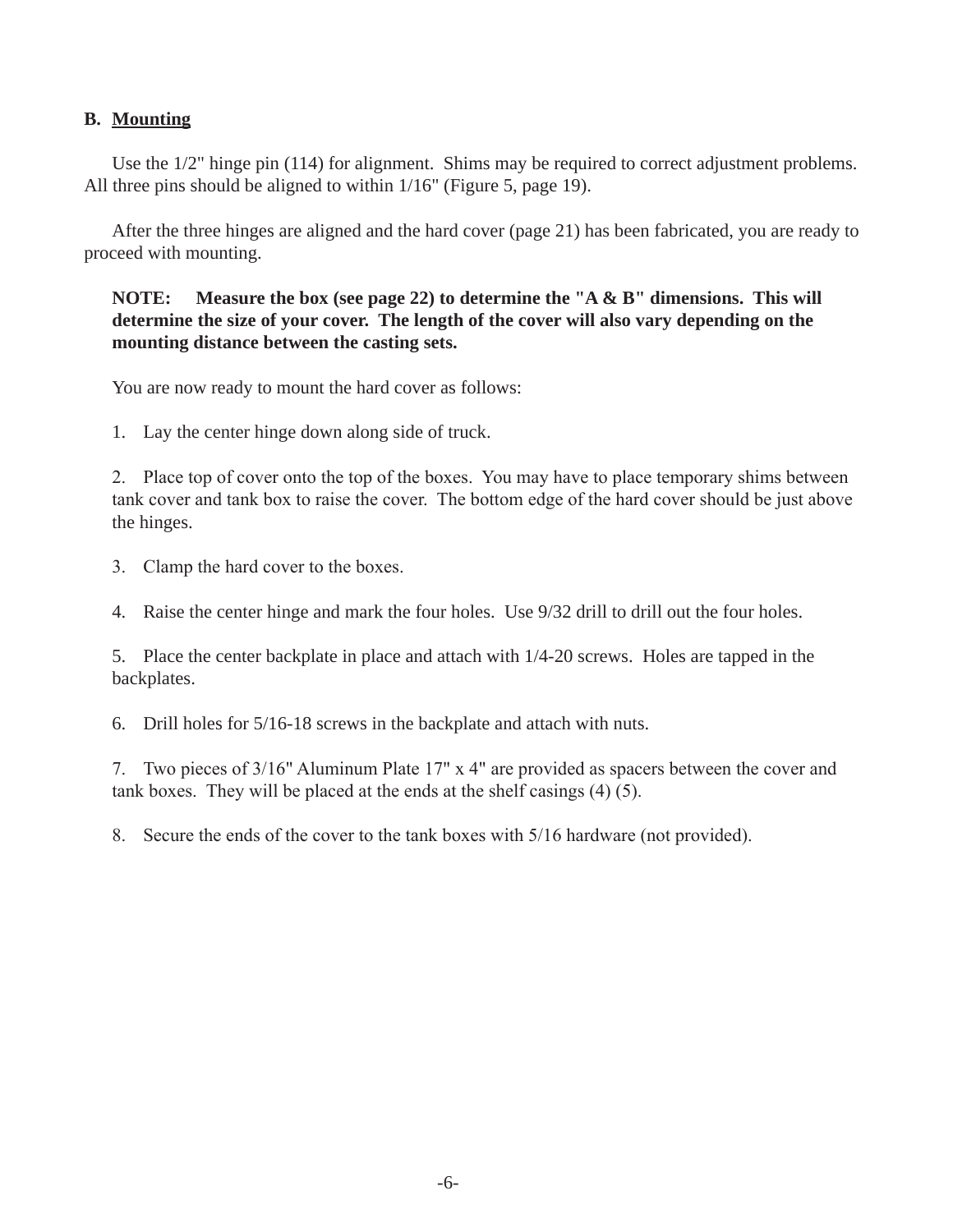#### **VI. HA-HS CLIP MOUNTING RECOMMENDATIONS**

 We recommend mounting the clips flush with the inner edge of the boxes using at least (2) screws per clip to prohibit rotation during use.



 Mount the clips evenly top to bottom leaving ample space between each clip for the hard sleeve couplings (see page 23 for an example). Alternating the male/female ends of the hard sleeve couplings from side to side will typically offer more space (see below).

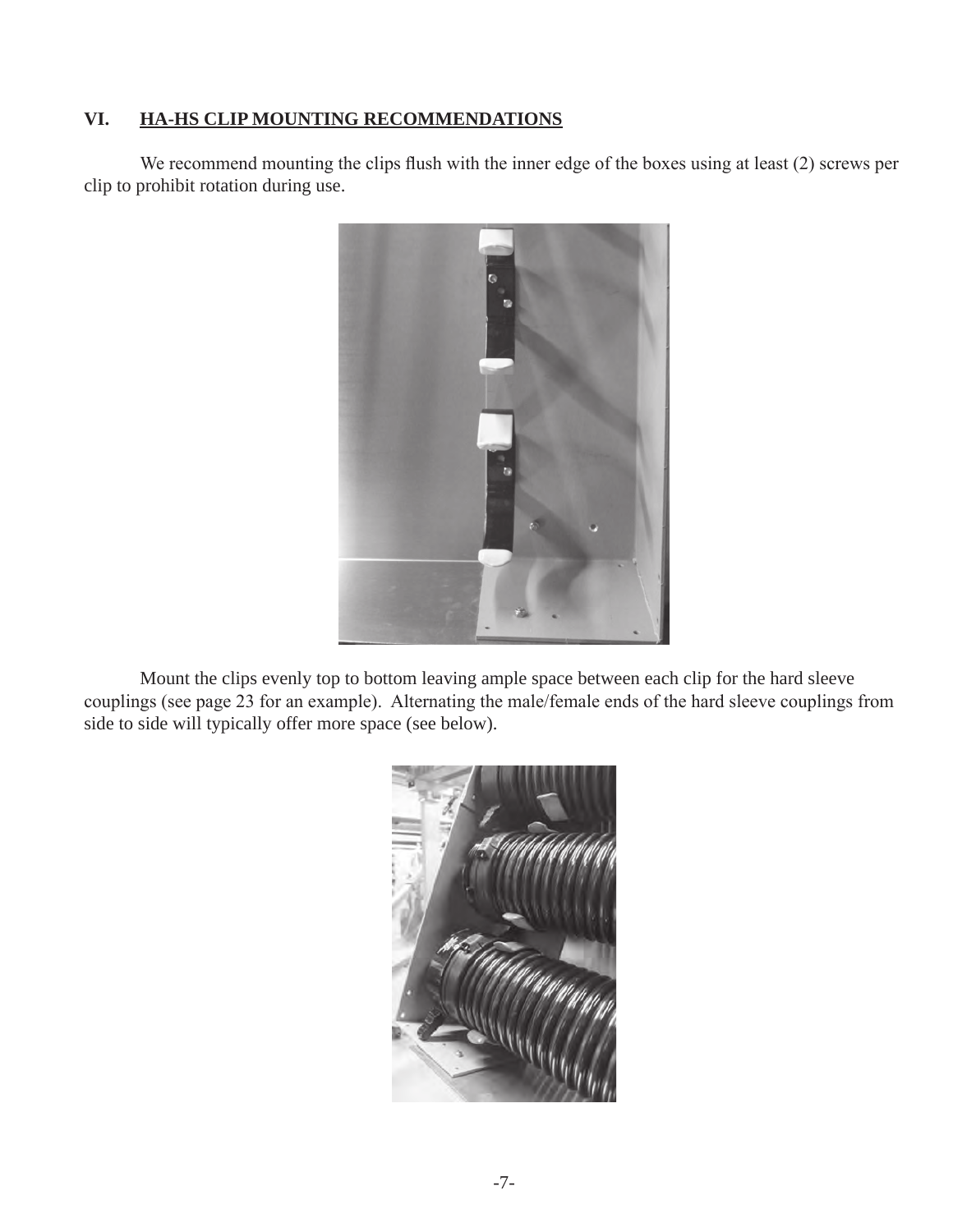#### **VI. HA-HS CLIP MOUNTING RECOMMENDATIONS (continued)**

 To prevent longer hard sleeves from sagging inside the box, additional support clips may be mounted against the hard cover (see below). Position these clips parallel to end clips.



#### **VII. TROUBLESHOOTING**

 All units are tested after final assembly to ensure proper operation and adjustment. You should not have to make any adjustments when mounting the devices.

 The following procedures are offered in the event of problems in the field. We strongly urge you to contact Ziamatic if any problems are encountered before attempting to correct them yourself.

#### **A. Actuator Adjuster**

 The actuator adjuster (7) is factory set and should not be touched unless you are replacing a failed actuator. The following sequence should be used for adjusting the actuator (see drawing on page 15):

1. Loosen  $3/8-16 \times 1-5/8$ " hex head clamp bolt (24).

2. Back out  $1/2-13 \times 1$ " socket set screw (23) until actuator adjuster casting (7) drops as low as it will go.

- 3. Tighten socket set screw (23) until actuator adjuster casting (7) begins to raise.
- 4. Tighten clamp bolt (24).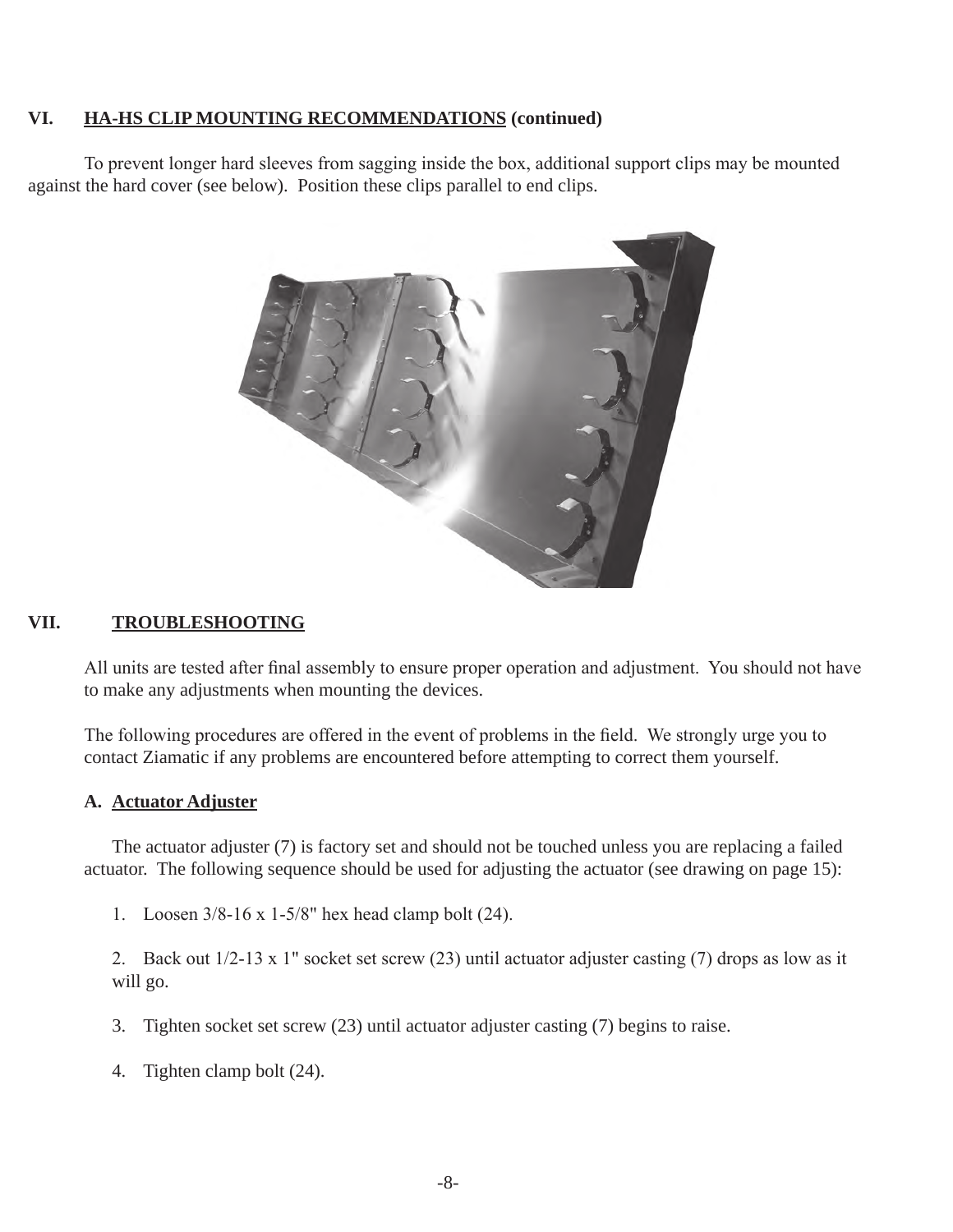#### **A. Actuator Adjuster (continued)**

 5. Bring device to full up or raised position. Actuator is properly adjusted when the bottom of the shelf casting (4 or 5) is resting firmly on the neoprene pad (14). NOTE: Four flat head screws in neoprene pad should be 1/16" below the surface of the neoprene pad.

 6. If there is play between the shelf casting and pad, continue raising the actuator adjuster casting with set screw (23). Use  $1/2$  turn of screw at a time.

7. Always re-tighten clamp bolt (24) before checking adjustment.

#### **B. One Actuator Running Two Seconds or More Slower Than the Other**

 When one actuator is running more than two seconds behind the other, it is normally due to some type of resistance in the wiring system. Check all wire connections to make sure they are secure. Make sure to bring both actuators to their extent at the end of each up and down cycle. If they are still greatly out of synch after checking the security of the wires and bringing the units to their extent at the end of each cycle, you may switch the actuators to confirm that the problem is in the wiring system itself. With the hard sleeves removed, and the devices in the lowered position, pull cotterless pins  $(34 \& 35)$  and remove shelf arm casting (3). Remove 1/2" x 2-1/4" shoulder bolt (37) and 3/8-16 nut (38) to remove hydraulic actuator (13). Switch the two actuators and reassemble. If the rear actuator was running slower before switching, and is still running slower after, then there is a problem in the wiring.

#### **VIII. MAINTENANCE**

#### **A. Periodic**

 Any time the boxes (9 & 10) appear to be "loose", refer to Actuator Adjuster (Section VII. A.).

#### **B. Semi-Annually or at Scheduled Apparatus Lube Service**

 1. Actuator Adjuster (7) - Check for loose bolts; refer to adjustment directions (Section VII. A., page 8).

 2. Lubrication - We suggest that all pivoting surfaces be sprayed in the joints and pivot points with CRC brand Stor&Lube long-term lubricant and rust preventative #03032. Excess lubrication should be wiped off.

3. Hydraulic Actuator - We suggest the exposed shaft be cleaned and sprayed with WD-40 or a similar light, moisture-repelling silicon-type lubricant.

#### **C. Pressure Washing**

 **Do not operate pressure washer on or anywhere around the hydraulic actuators.** Excessive pressure may allow soap and water to blow past the seal, damaging the actuator.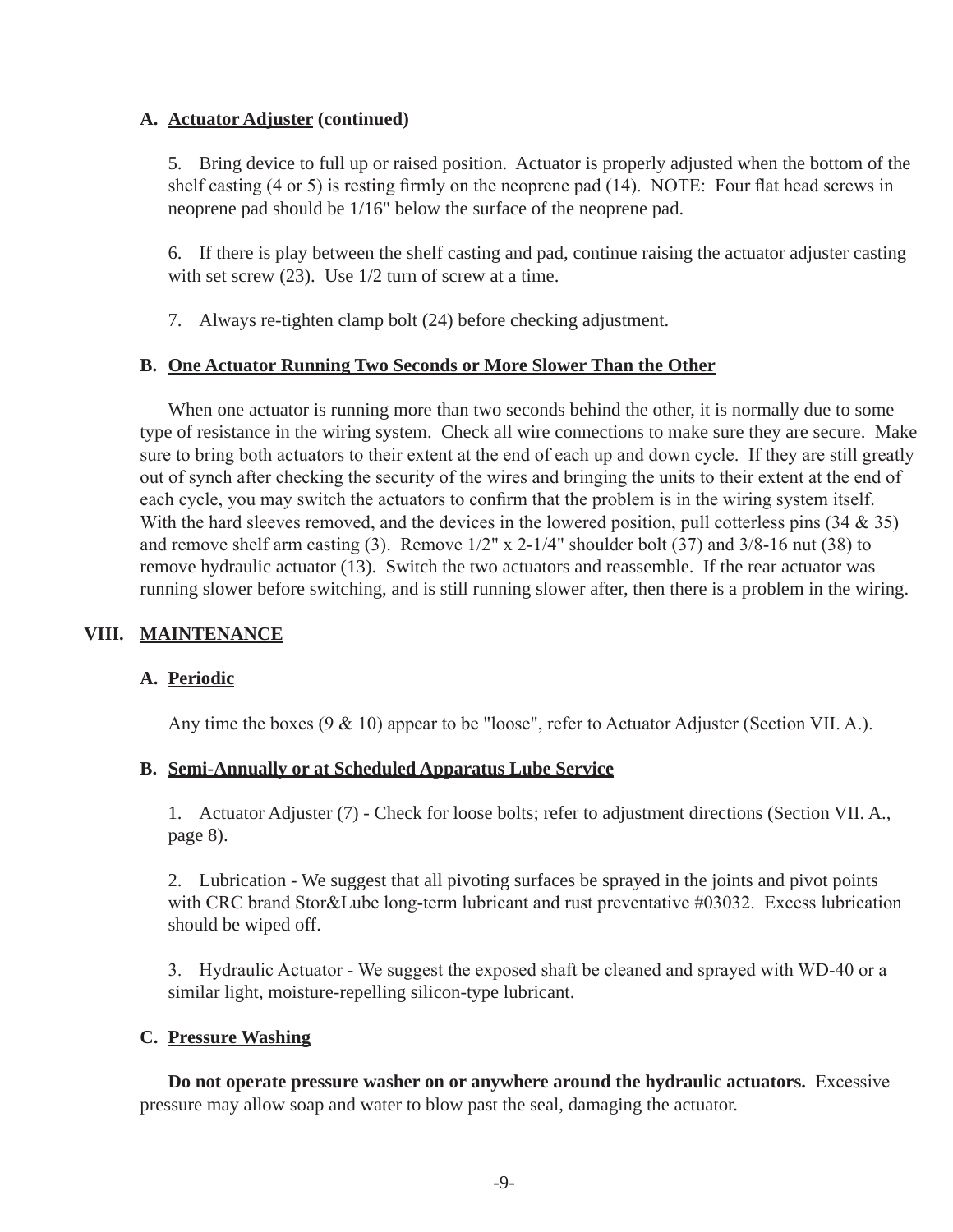#### **IX. SERVICE**

 If you experience any problems with your Hard Sleeve System, please call us at 800-711-FIRE (3473) for assistance. Please have the serial number of your System available.

#### **X. DRAWINGS AND DIAGRAMS**

#### **• Model HA-HS Hydraulic Hard Sleeve System**

- 1. Parts List (page 11-14)
- 2. Assembly Drawing (pages 15 & 16)
- 3. Side View of System (page 15)
- 4. Flashing Light Kit (pages 17 & 18)
- 5. Alignment (page 19)
- 6. Optional Elliptical Tank Adapter (page 19)
- 7. Dimension Drawing (page 20)
- 8. Hard Cover (page 21)
- 9. Hard Sleeve Boxes (page 22)
- 10 Clip Mounting (page 23)
- 11. Wiring Diagram (page 24)
- 12. Stack Height and Max. Weight Limits (page 25)
- 13. Left Side Assembly Photos (page 26)
- 14. Right Side Assembly Photos (page 27)
- 15. Light Kit Components Photo (page 28)

#### **XI. WARRANTY**

A copy of the warranty registration MUST be returned to ZICO to ensure registration of your System (page 30). You may mail the copy or fax it to (215) 493-1401.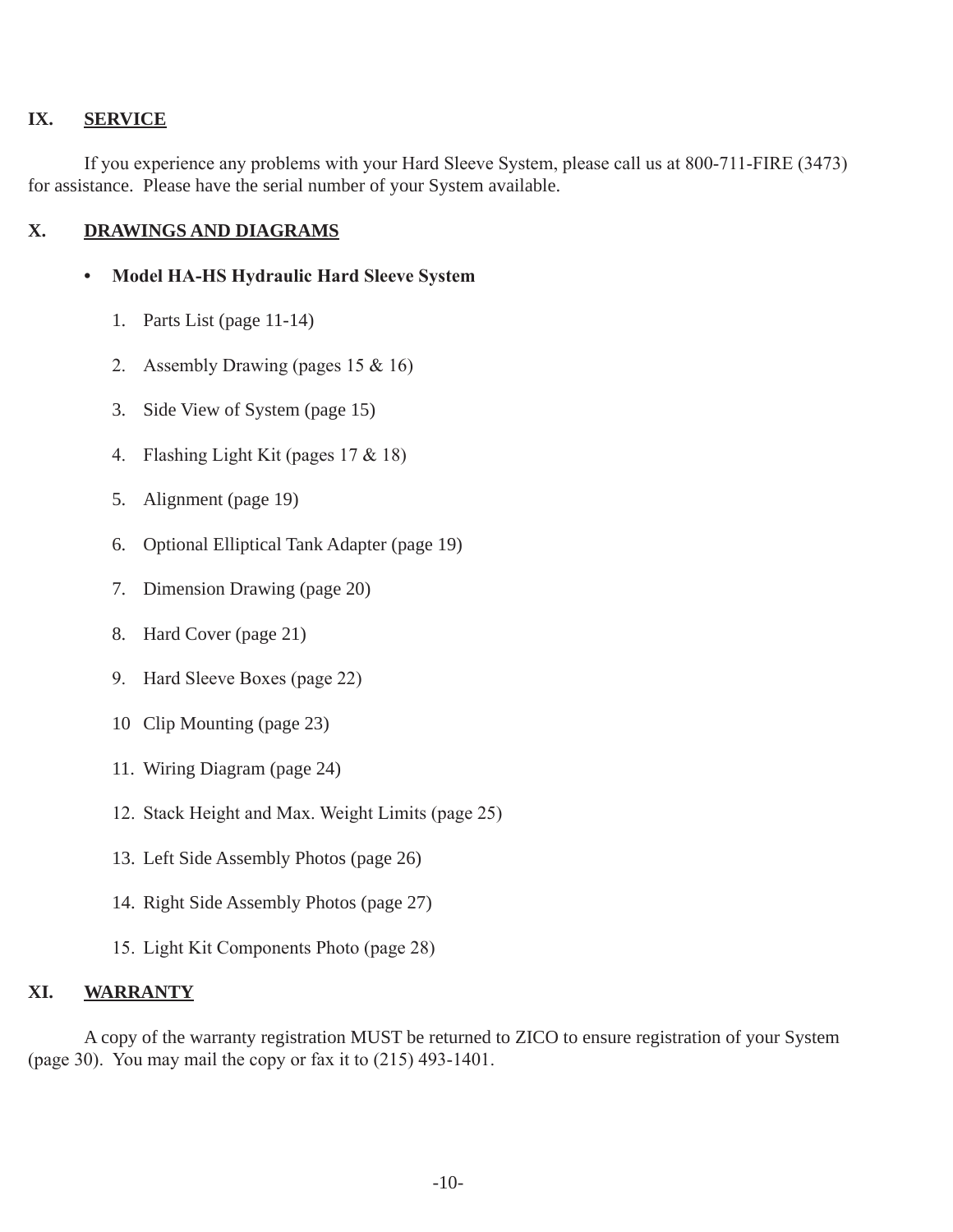| <b>ITEM</b>    | PART NO.     | <b>DESCRIPTION</b>                           |                |
|----------------|--------------|----------------------------------------------|----------------|
| 1              | 3098-400-101 | <b>Base Right Casting</b>                    | 1              |
| $\overline{2}$ | 3098-400-102 | <b>Base Left Casting</b>                     | 1              |
| 3              | 3098-400-106 | <b>Shelf Arm Casting</b>                     | $\mathbf{2}$   |
| $\overline{4}$ | 3098-105-103 | <b>Shelf Right Casting</b>                   | $\mathbf{1}$   |
| 5              | 3098-105-104 | <b>Shelf Left Casting</b>                    | $\mathbf{1}$   |
| 6              | 3098-400-105 | <b>Back Arm Casting</b>                      | $\sqrt{2}$     |
| 7              | 3098-400-107 | <b>Actuator Adjuster Casting</b>             | $\overline{2}$ |
| 9              | 3098-110-000 | Tank Box Right .187 Thick Aluminum           | 1              |
| 10             | 3098-112-000 | Tank Box Left .187 Thick Aluminum            | $\mathbf{1}$   |
| 11             | 3098-105-111 | Shelf Arm Cover .062 Thick Aluminum          | $\mathfrak{2}$ |
| 12             | 3098-105-112 | Base Cover .062 Thick Aluminum               | $\mathfrak{2}$ |
| 13             | 3098-400-113 | Actuator                                     | $\mathbf{2}$   |
| 14             | 3098-105-114 | Neoprene Pad                                 | $\overline{2}$ |
| 15             | 3098-105-115 | Shaft 1/2" Dia. x 16-7/8"                    | $\mathfrak{2}$ |
| 16             | 3098-105-116 | Pin $1/2$ " Dia. x 4-1/2" (not shown)        | $\overline{2}$ |
| 19             | 9140-101220  | Spring Pin 1/8" Dia. x 1/4" (not shown)      | $\overline{2}$ |
| 20             | 9010-152516  | Flat Head Screw 1/4-20 x 1"                  | $\,8\,$        |
| 21             | 9114-105000  | Washer 1/2" I.D. x 1/16" Thick               | $\overline{4}$ |
| 22             | 9140-101214  | Spring Pin 1/8" Dia. x 7/8"                  | $\overline{4}$ |
| 23             | 9110-395016  | Socket Set Screw Flat Point 1/2-13" x 1"     | $\overline{2}$ |
| 24             | 9015-103726  | Hex Head Bolt 3/8-16 x 1-5/8"                | $\overline{2}$ |
| 28             | 9110-222008  | Pan Head Screw Phillips 10-32 x 1/2"         | $8\,$          |
| 29             | 9113-10900   | Hex Head Lock Nut 10-32 Nylon                | $8\,$          |
| 30             | 9110-353114  | Button Head Socket Screw 5/16-18 x 7/8"      | $8\,$          |
| 31             | 4005-000-105 | Reflective Tape                              | $\overline{2}$ |
| 32             | 9110-222510  | Pan Head Screw $1/4-20 \times \frac{5}{8}$ " | $\overline{4}$ |
| 33             | 9113-172500  | Hex Head Lock Nut 1/4-20 Nylon               | $8\,$          |
| 34             | 9050-135090  | Cotterless Pin 5.6 Lg.                       | $\sqrt{2}$     |
| 35             | 9050-1050128 | Cotterless Pin 8 Lg.                         | $\overline{2}$ |
| 36             | 9010-625028  | Hex Head Shoulder Bolt 1/2" Dia. x 1-3/4"    | $\overline{4}$ |
| 37             | 9010-315040  | Shoulder Bolt 1/2" Dia. x 2-1/2"             | $\overline{2}$ |
| 38             | 9113-173700  | Hex Head Lock Nut 3/8-16 Nylon               | $\overline{6}$ |
| 39             | 9114-103800  | Flat Washer, Narrow, 3/8" I.D.1              | $\mathbf{1}$   |
| 41             | 9114-202500  | Lock Washer 1/4" I.D.                        | 4              |
| 42             | 9110-353110  | Button Head Socket Screw 5/16-18 x 5/8"      | 16             |
| 43             | 3097-500-156 | Switch, Operation (not shown)                | 1              |
| 44             | 3097-105-145 | Boot, Toggle Switch (not shown)              | $\mathbf{2}$   |
| 45             | 3098-400-109 | Spacer 1" O.D., .505" I.D., .203" thick      | 4              |
| 48             | 3098-105-148 | Label - Warning Keep Clear (not shown)       | $\mathbf{2}$   |
| 49             | 3098-105-149 | Label - Warning Vibration (not shown)        | $\overline{2}$ |
| 50             | 3098-160-000 | Flashing Light Kit (see pages 14 & 15)       | 1              |
| 51             | 9114-115000  | Flat Washer 1/2" I.D. (not shown)            | 10             |
| 53             | 3098-400-115 | Forward/Reverse Relay Mod. (not shown)       | 1              |
| 54             | 3098-400-117 | Forward/Reverse Relay Mod. Cover (not shown) | $\mathbf{1}$   |
| 55             | 9014-353700  | <b>Spherical Washer Set</b>                  | 1              |
| 56             | 9114-113700  | Flat Washer 3/8"                             | 2              |
| 57             | 3097-500-157 | Switch, On/Off (not shown)                   | $\overline{2}$ |

## **CHART 1. PARTS LIST - SYSTEM**

**NOTE: ITEMS 9 & 10 ARE THE ONLY PARTS THAT VARY BETWEEN SYSTEMS**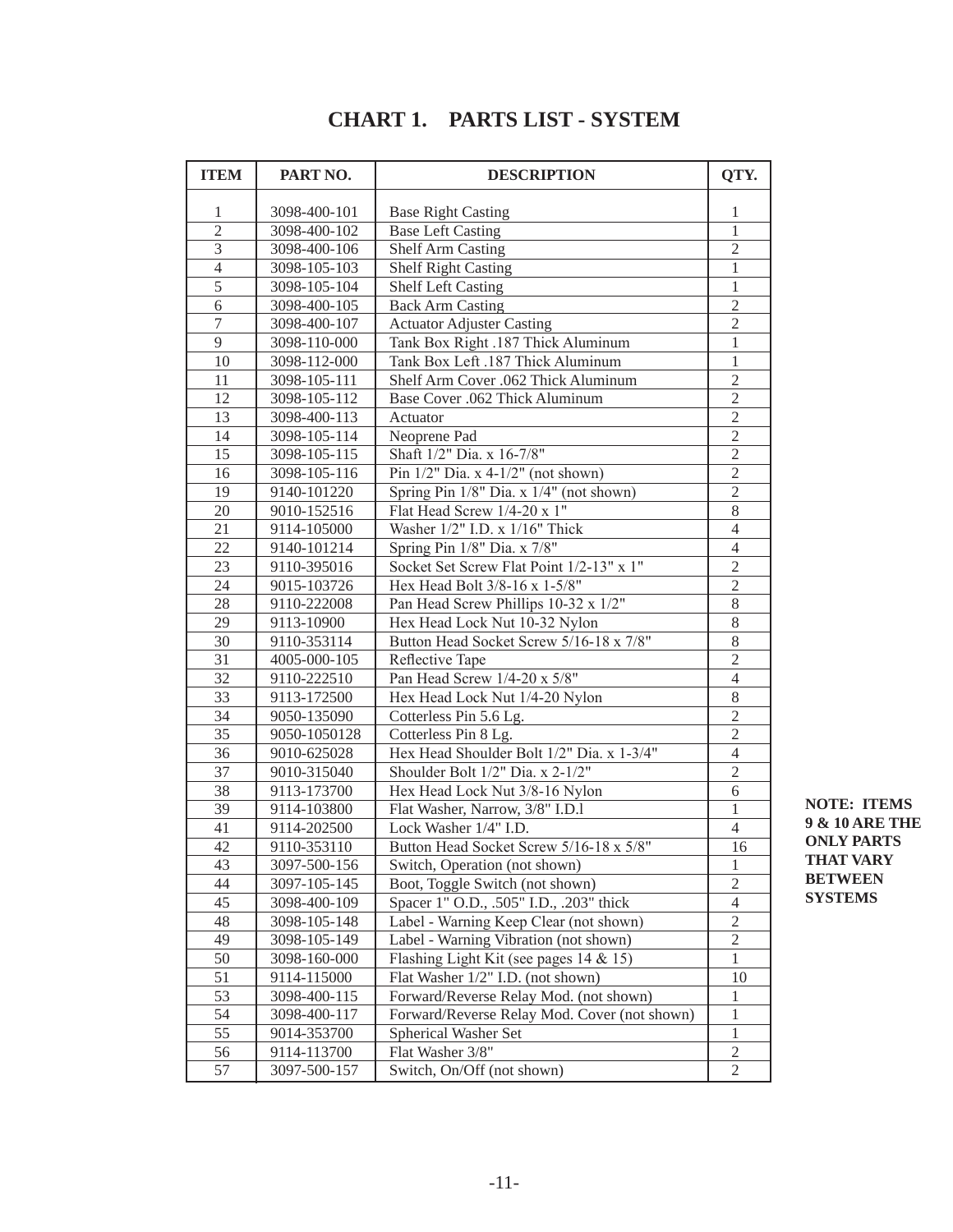## **CHART 2. PARTS LIST - HARD SLEEVE CLIP KIT**

| PART NO.     | <b>DESCRIPTION</b>                               | QTY.                        |
|--------------|--------------------------------------------------|-----------------------------|
| 9010-462514  | 1/4-20 X 7/8" FLAT HEAD 100° TORX                | 32                          |
| 9013-172501  | 1/4-20 NYLOC NUT                                 | 32                          |
| 1072-000-135 | H7 CLIP                                          | 16                          |
| 3098-150-101 | <b>HINGE</b>                                     |                             |
| 3098-150-102 | <b>CENTER HINGE</b>                              |                             |
| 3098-150-103 | <b>CENTER HINGE PIN</b>                          |                             |
| 3098-158-104 | <b>CENTER BACKPLATE 38"</b>                      |                             |
| 9110-362514  | $1/4$ -20 X 7/8" FL. HEAD 82 $^{\circ}$ PHILLIPS | 4                           |
| 9140-101214  | SPRING PIN 1/8" DIA. X 7/8" LONG                 |                             |
| 3090-500-101 | 17" 4" X 3/16" SHIM PLATE                        | $\mathcal{D}_{\mathcal{L}}$ |
| 3098-400-000 | PTS-HA SYSTEM                                    |                             |

### **Model HA-HS-6-4**

### **Model HA-HS-6-3**

| PART NO.     | <b>DESCRIPTION</b>                  | QTY.           |
|--------------|-------------------------------------|----------------|
| 9010-462514  | 1/4-20 X 7/8" FLAT HEAD 100° TORX   | 24             |
| 9013-172501  | 1/4-20 NYLOC NUT                    | 24             |
| 1072-000-135 | H7 CLIP                             | 12             |
| 3098-150-101 | <b>HINGE</b>                        |                |
| 3098-150-102 | <b>CENTER HINGE</b>                 |                |
| 3098-150-103 | <b>CENTER HINGE PIN</b>             |                |
| 3098-152-104 | <b>CENTER BACKPLATE 32"</b>         |                |
| 9110-362514  | 1/4-20 X 7/8" FL. HEAD 82° PHILLIPS | $\overline{4}$ |
| 9140-101214  | SPRING PIN 1/8" DIA. X 7/8" LONG    |                |
| 3090-500-101 | 17" X 4" X 3/16" SHIM PLATE         | $\overline{2}$ |
| 3098-400-000 | PTS-HA SYSTEM                       |                |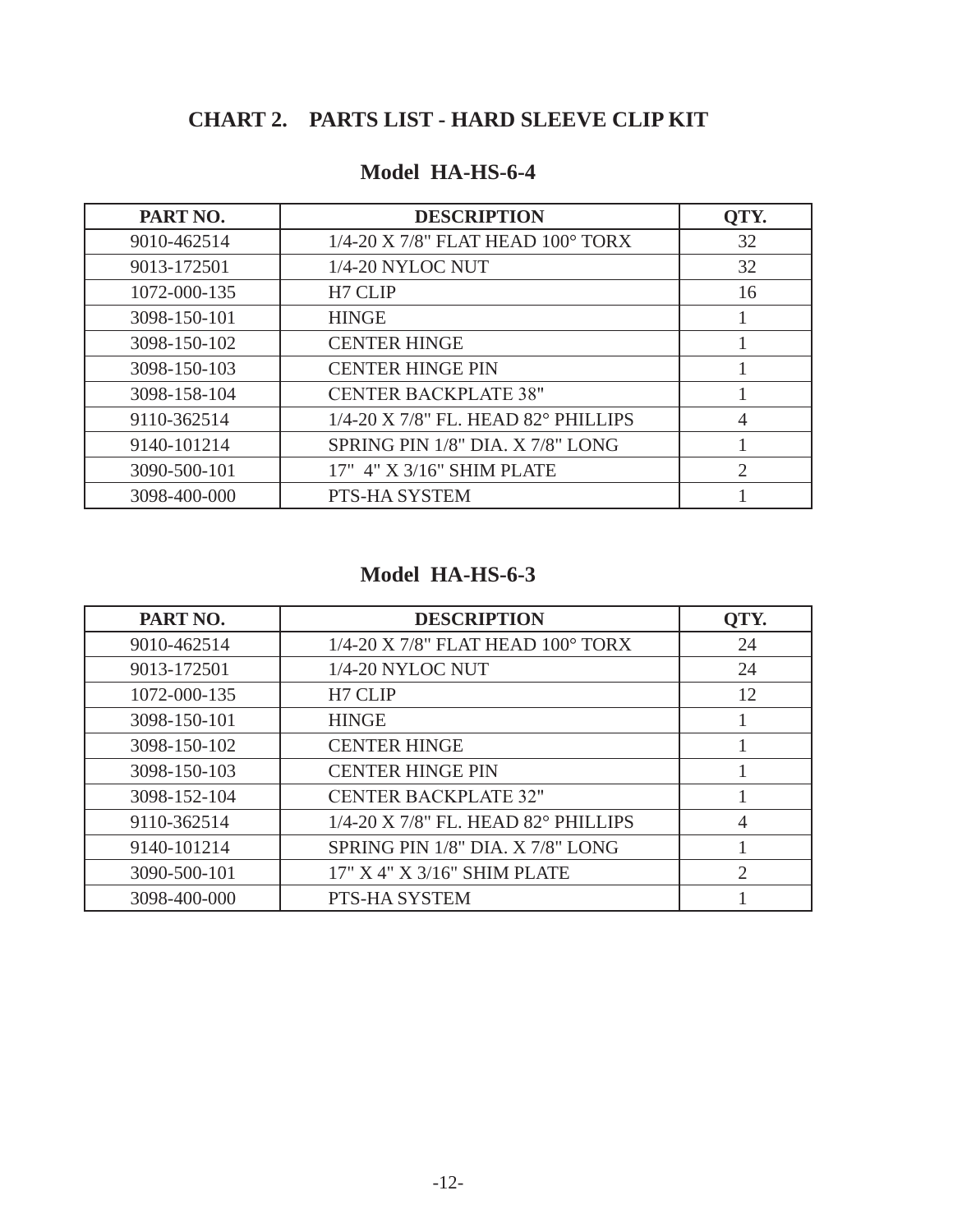| PART NO.     | <b>DESCRIPTION</b>                  | QTY.                        |
|--------------|-------------------------------------|-----------------------------|
| 9010-462514  | 1/4-20 X 7/8" FLAT HEAD 100° TORX   | 16                          |
| 9013-172501  | 1/4-20 NYLOC NUT                    | 16                          |
| 1072-000-135 | H7 CLIP                             | 8                           |
| 3098-150-101 | <b>HINGE</b>                        |                             |
| 3098-150-102 | <b>CENTER HINGE</b>                 |                             |
| 3098-150-103 | <b>CENTER HINGE PIN</b>             |                             |
| 3098-150-104 | <b>CENTER BACKPLATE 3.5"</b>        |                             |
| 9110-362514  | 1/4-20 X 7/8" FL. HEAD 82° PHILLIPS | 4                           |
| 9140-101214  | SPRING PIN 1/8" DIA. X 7/8" LONG    |                             |
| 3090-500-101 | 17" X 4" X 3/16" SHIM PLATE         | $\mathcal{D}_{\mathcal{L}}$ |
| 3098-400-000 | PTS-HA SYSTEM                       |                             |

**Model HA-HS-6-2**

## **Model HA-HS-5-4**

| PART NO.     | <b>DESCRIPTION</b>                  | QTY.           |
|--------------|-------------------------------------|----------------|
| 9010-462514  | 1/4-20 X 7/8" FLAT HEAD 100° TORX   | 32             |
| 9013-172501  | 1/4-20 NYLOC NUT                    | 32             |
| 1062-000-130 | H <sub>6</sub> CLIP                 | 16             |
| 3098-150-101 | <b>HINGE</b>                        |                |
| 3098-150-102 | <b>CENTER HINGE</b>                 |                |
| 3098-150-103 | <b>CENTER HINGE PIN</b>             |                |
| 3098-154-104 | <b>CENTER BACKPLATE 34"</b>         |                |
| 9110-362514  | 1/4-20 X 7/8" FL. HEAD 82° PHILLIPS | 4              |
| 9140-101214  | SPRING PIN 1/8" DIA. X 7/8" LONG    |                |
| 3090-500-101 | 17" X 4" X 3/16" SHIM PLATE         | $\overline{2}$ |
| 3098-400-000 | PTS-HA SYSTEM                       |                |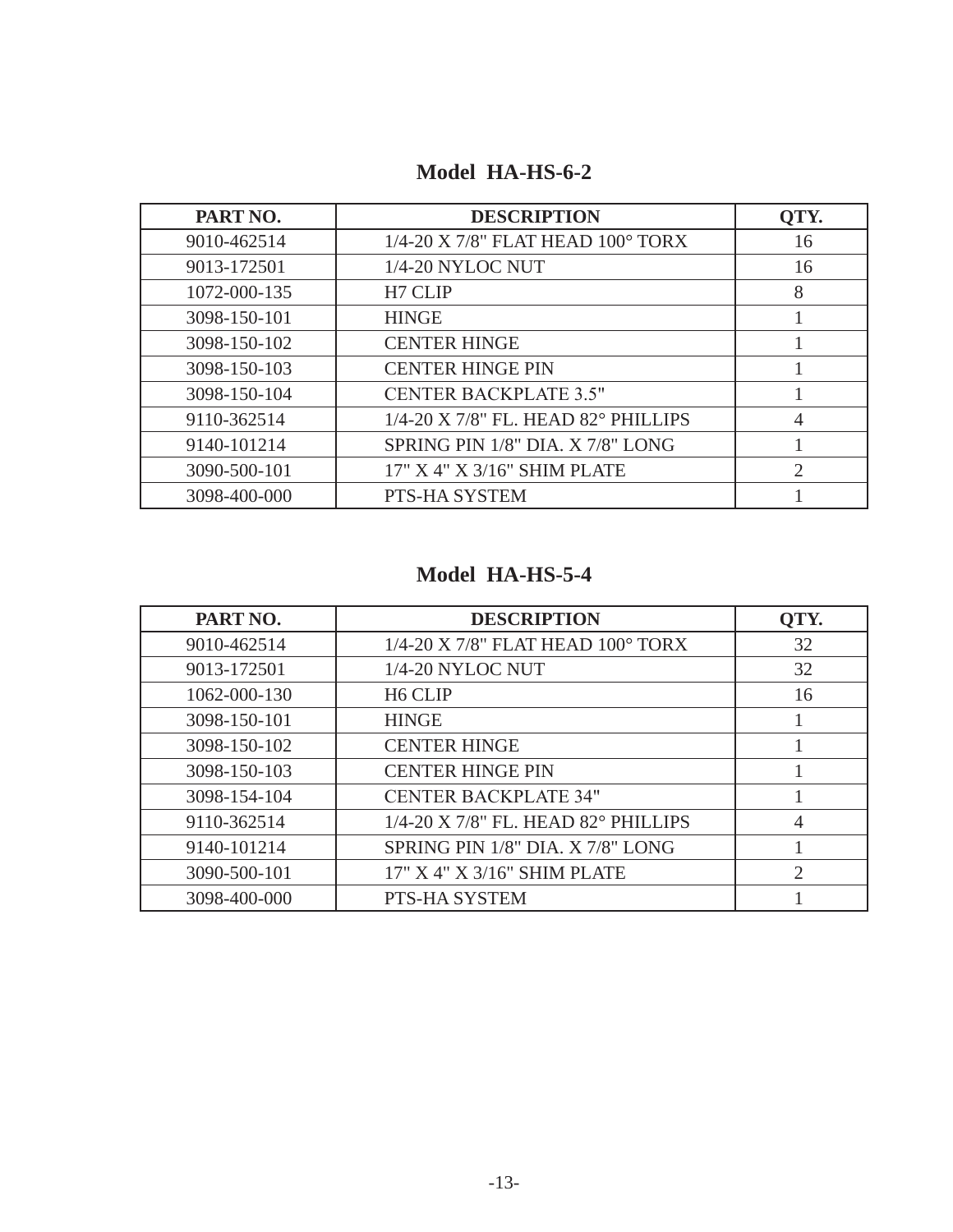## **Model HA-HS-5-3**

| PART NO.     | <b>DESCRIPTION</b>                  | QTY.           |
|--------------|-------------------------------------|----------------|
| 9010-462514  | 1/4-20 X 7/8" FLAT HEAD 100° TORX   | 24             |
| 9013-172501  | 1/4-20 NYLOC NUT                    | 24             |
| 1062-000-130 | H <sub>6</sub> CLIP                 | 12             |
| 3098-150-101 | <b>HINGE</b>                        |                |
| 3098-150-102 | <b>CENTER HINGE</b>                 |                |
| 3098-150-103 | <b>CENTER HINGE PIN</b>             |                |
| 3098-150-104 | <b>CENTER BACKPLATE 30.5"</b>       |                |
| 9110-362514  | 1/4-20 X 7/8" FL. HEAD 82° PHILLIPS | 4              |
| 9140-101214  | SPRING PIN 1/8" DIA. X 7/8" LONG    |                |
| 3090-500-101 | 17" X 4" X 3/16" SHIM PLATE         | $\overline{2}$ |
| 3098-400-000 | PTS-HA SYSTEM                       |                |

## **Model HA-HS-5-2**

| PART NO.     | <b>DESCRIPTION</b>                  | QTY.                        |
|--------------|-------------------------------------|-----------------------------|
| 9010-462514  | 1/4-20 X 7/8" FLAT HEAD 100° TORX   | 16                          |
| 9013-172501  | 1/4-20 NYLOC NUT                    | 16                          |
| 1062-000-130 | H <sub>6</sub> CLIP                 | 8                           |
| 3098-150-101 | <b>HINGE</b>                        |                             |
| 3098-150-102 | <b>CENTER HINGE</b>                 |                             |
| 3098-150-103 | <b>CENTER HINGE PIN</b>             |                             |
| 3098-150-104 | <b>CENTER BACKPLATE 30.5"</b>       |                             |
| 9110-362514  | 1/4-20 X 7/8" FL. HEAD 82° PHILLIPS | $\overline{4}$              |
| 9140-101214  | SPRING PIN 1/8" DIA. X 7/8" LONG    |                             |
| 3090-500-101 | 17" X 4" X 3/16" SHIM PLATE         | $\mathcal{D}_{\mathcal{L}}$ |
| 3098-400-000 | PTS-HA SYSTEM                       |                             |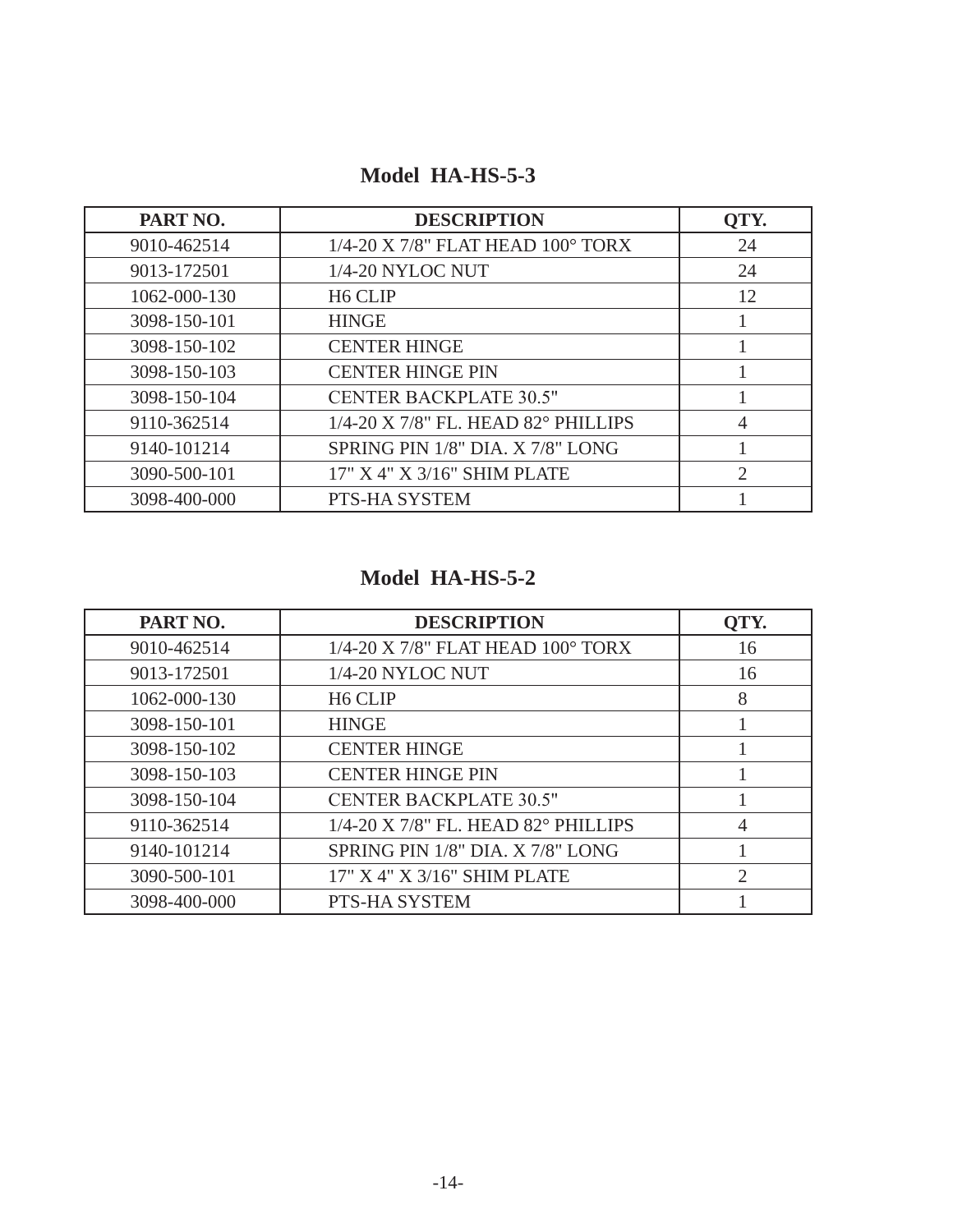

**FIGURE 1. TRUCK END VIEW COMPONENT PARTS**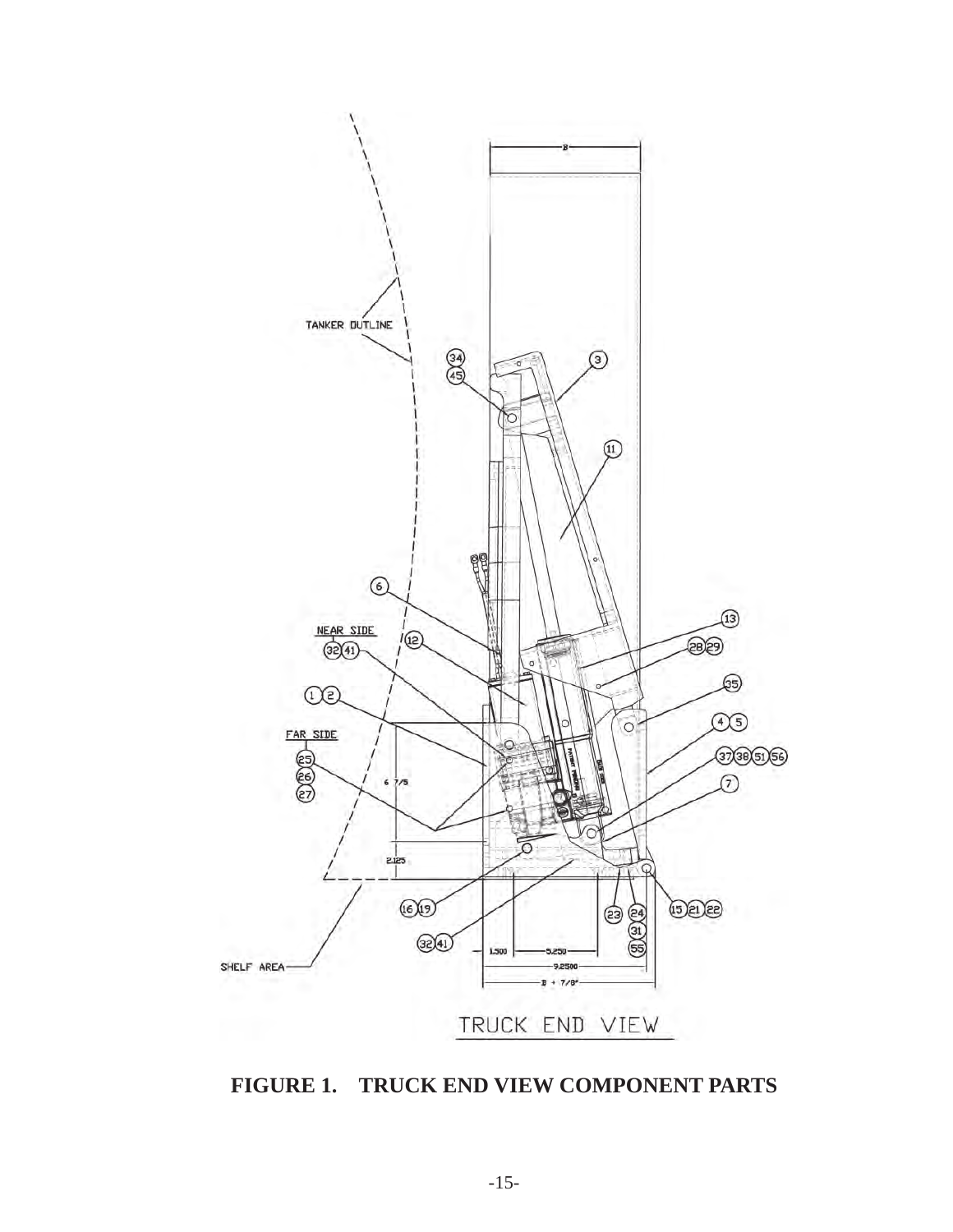

**FIGURE 2. TRUCK SIDE VIEW**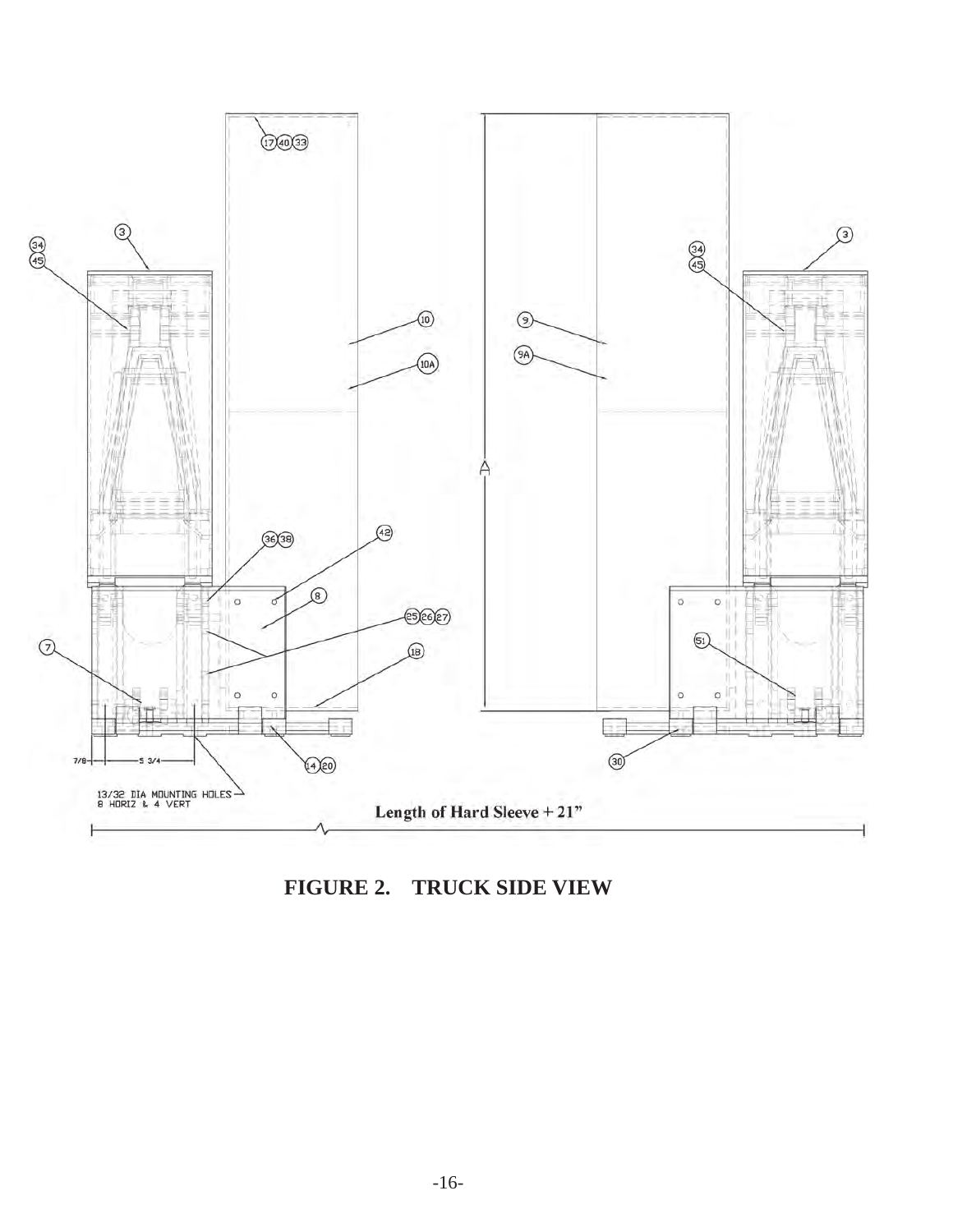

| <b>ITEM NO.</b> | <b>PART NUMBER</b> | <b>DESCRIPTION</b>                            | QTY.           |
|-----------------|--------------------|-----------------------------------------------|----------------|
| 75              | 3097-270-101       | Clearance Light                               | 2              |
| 76              | 3097-270-205       | Switch, Limit                                 | 1              |
| 77              | 3097-270-117       | Harness, Limit Switch (provided /item 76)     | 1              |
| 78              | 3098-105-164       | Bracket, Limit Switch                         | 1              |
| 79              | 3097-270-109       | Flasher (see page 14 - not shown)             | 1              |
| 80              | 9025-111308        | Screw, #6 x 1/2 Pan Hd Phillips SMS           | 8              |
| 81              | 9012-171100        | Nylok Hex Nut 4-40, ZPS                       | 8              |
| 82              | 3097-270-111       | Cable Tie                                     | $\overline{4}$ |
| 83              | 3097-270-113       | In Line Splice (see page 14 - not shown)      | 7              |
| 84              | 9010-221908        | 10-32 x 1/2 Pan Hd. Phil. M/S                 | $\overline{2}$ |
| 85              | 9113-171900        | 10-32 Nylok Hex Hd. Nut                       | $\overline{2}$ |
| 86              | 3097-270-115       | Snap Plug Connector (see page 14 - not shown) | $\overline{4}$ |
| 87              | 3097-270-119       | 16 ga. Lead Wire - Black                      | 4 Ft           |
| 88              | 3097-270-120       | 16 Ga. Lead Wire - White                      | 4 Ft           |
| 89              | 3075-175-105       | Delrin Tool Clip (not shown)                  | 1              |
| 90              | 3097-270-122       | Butt Connector (use items 87 & 88)            | $\overline{2}$ |
| 91              | 3097-270-121       | Female Spade Connector (use w/# 79)           | $\overline{2}$ |

## **FIGURE 3. FLASHING LIGHT KIT MODEL PTS-FLK**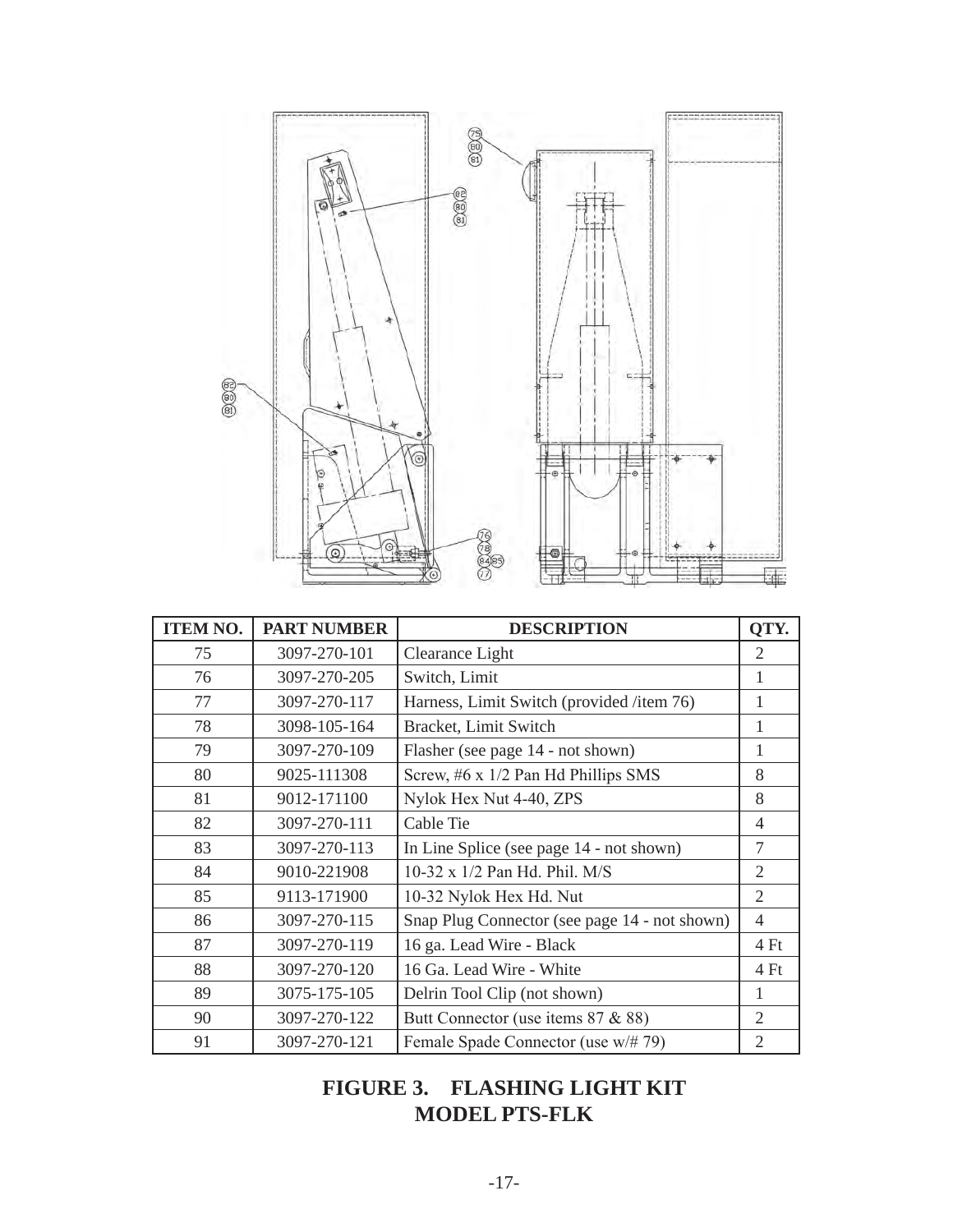

#### **Wiring System:**

1. One white wire 4' long (88) and one black wire 4' long (87) are provided for each light (75).

2. Snap plug connections (86) will be attached to each wire, ready to plug into lights prior to mounting, or wires may be soldered to the light.

3. In-line splices (83) are provided. Seventh splice to be connected to third wire in the limit switch harness (77). This wire may be used for indicator light in the cab.

4. Flasher (79) should be mounted in a weather-proof location and mounted in the clip (89) provided.

Limit switch (76) makes contact with the shelf (right or left) casting to shut off the lights.

### **FIGURE 4. FLASHING LIGHT KIT (see page 24 for larger image)**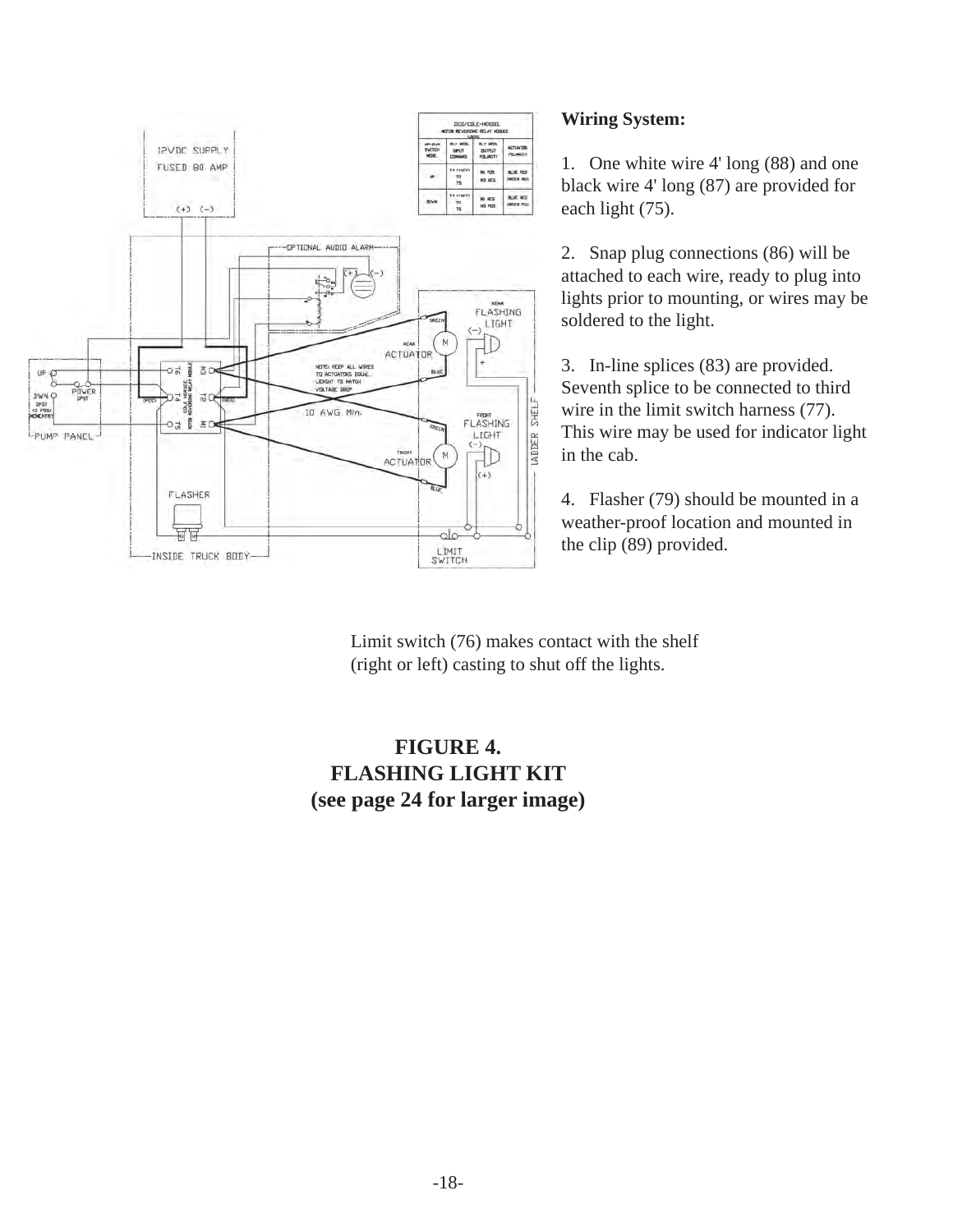

### **FIGURE 5. ALIGNMENT OF CASTING SETS**



**Mounting plate with support casting. Mounting plate 3/8" thick aluminum x 16-3/4" W x 16" D. Aluminum support is 9-3/4" H x 7-1/2" W x 3" D.**

## **FIGURE 6. ELLIPTICAL TANK ADAPTER**

| <b>DESCRIPTION</b><br><b>MODEL</b> |                               | WT. IN LBS.       |
|------------------------------------|-------------------------------|-------------------|
| <b>PTS-HA-ETA</b>                  | Complete Adapter Set/Hardware | $29.0/\text{set}$ |
| 3098-115-105                       | Support Casting - Each        | $4.4$ /ea.        |
| 3098-415-110                       | Mounting Plate - Each         | $10.1$ /ea.       |

**Note: If elliptical adapter is to be used, order Hinge Extension (3098-115-113) in addition to elliptical adapter.**



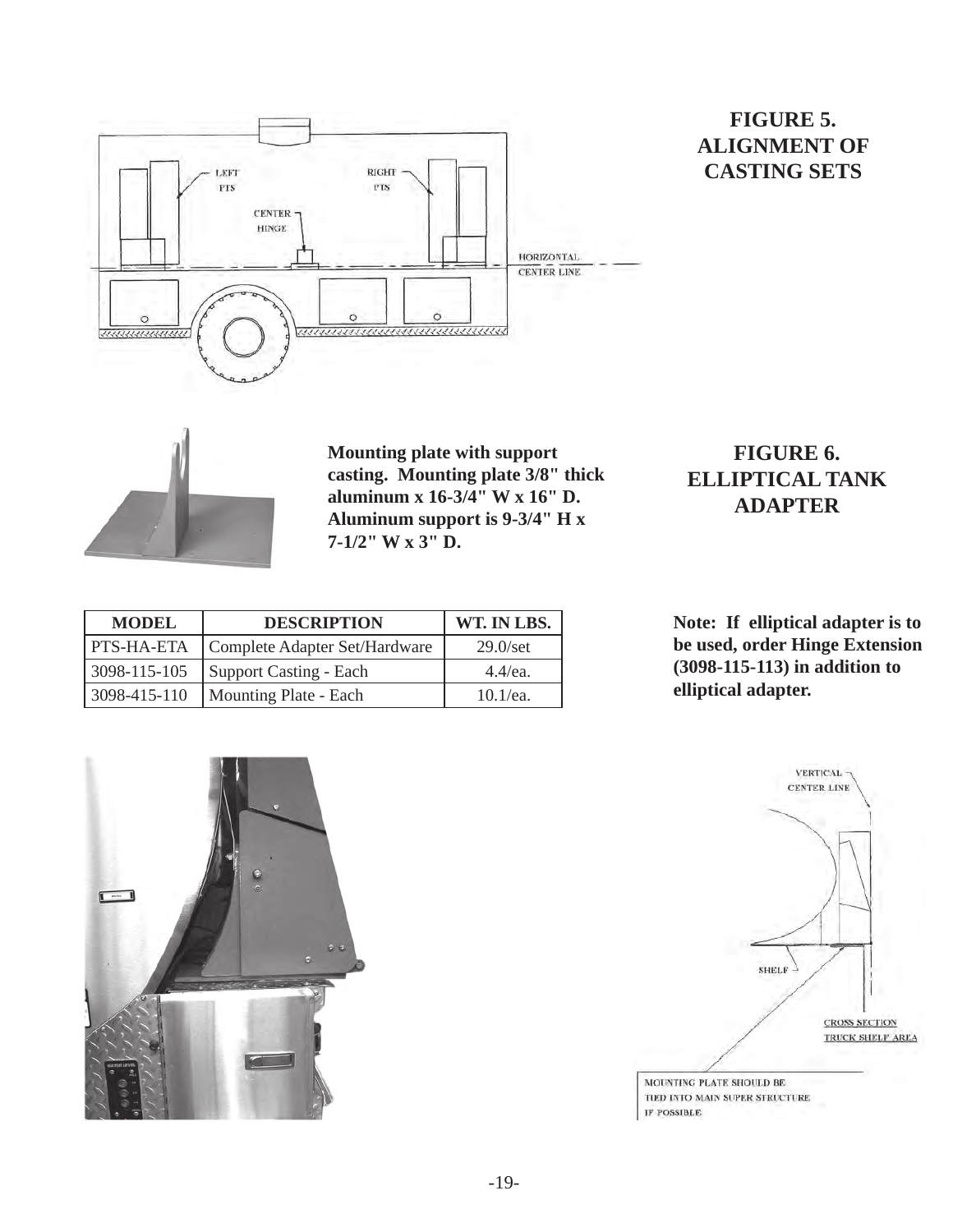

MINIMUM SIDE CLEARANCE FOR 28 1/2" BOX HEIGHT

### **FIGURE 7. TRUCK END VIEW FULL EXTENDED DOWN POSITION**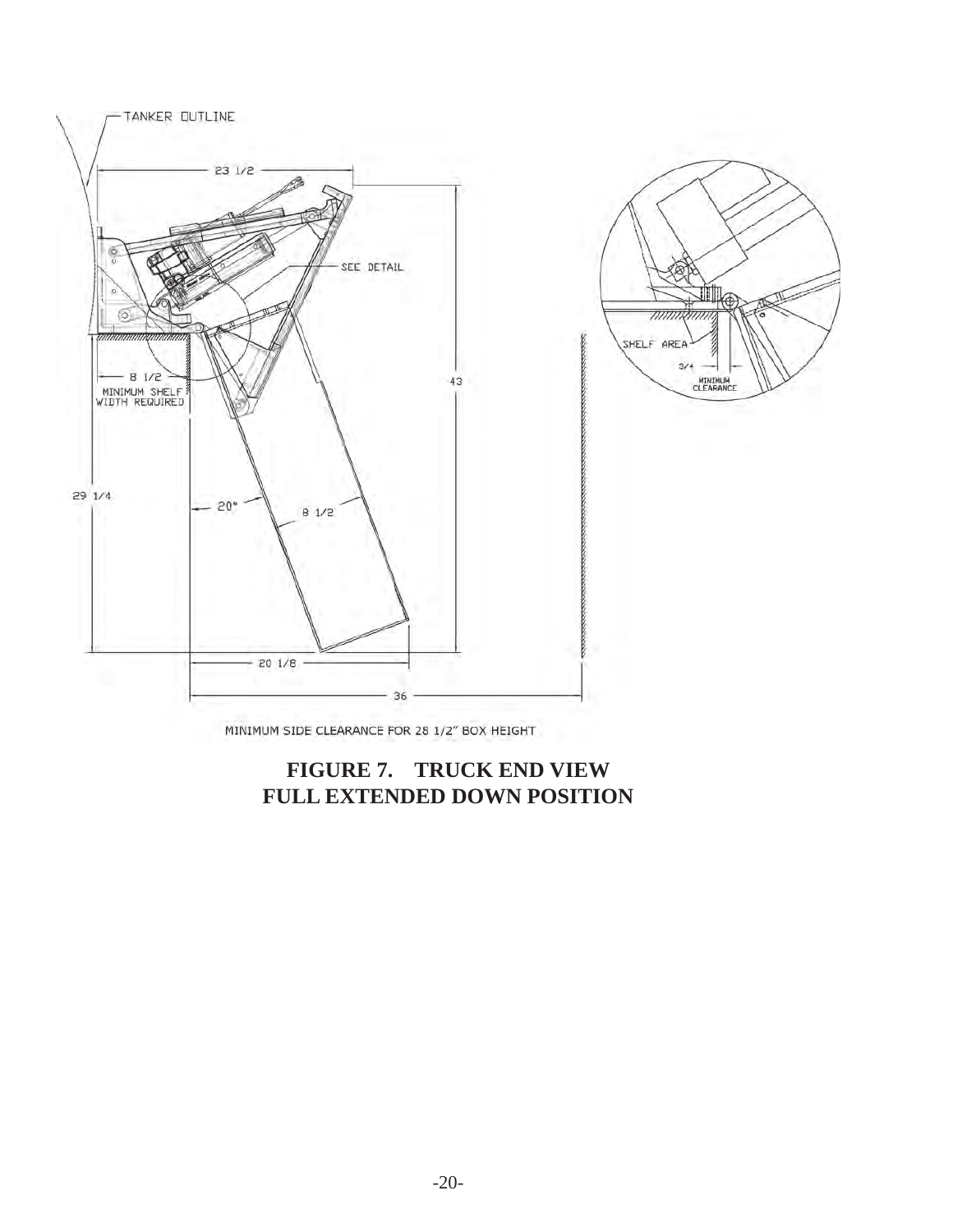

ALL DIMENSIONS FOR REFERENCE USE ONLY HOLE LOCATIONS TO BE DETERMINED AFTER BASES ARE MOUNTED IN PLACE

## **FIGURE 8. HARD COVER (NOT PROVIDED)**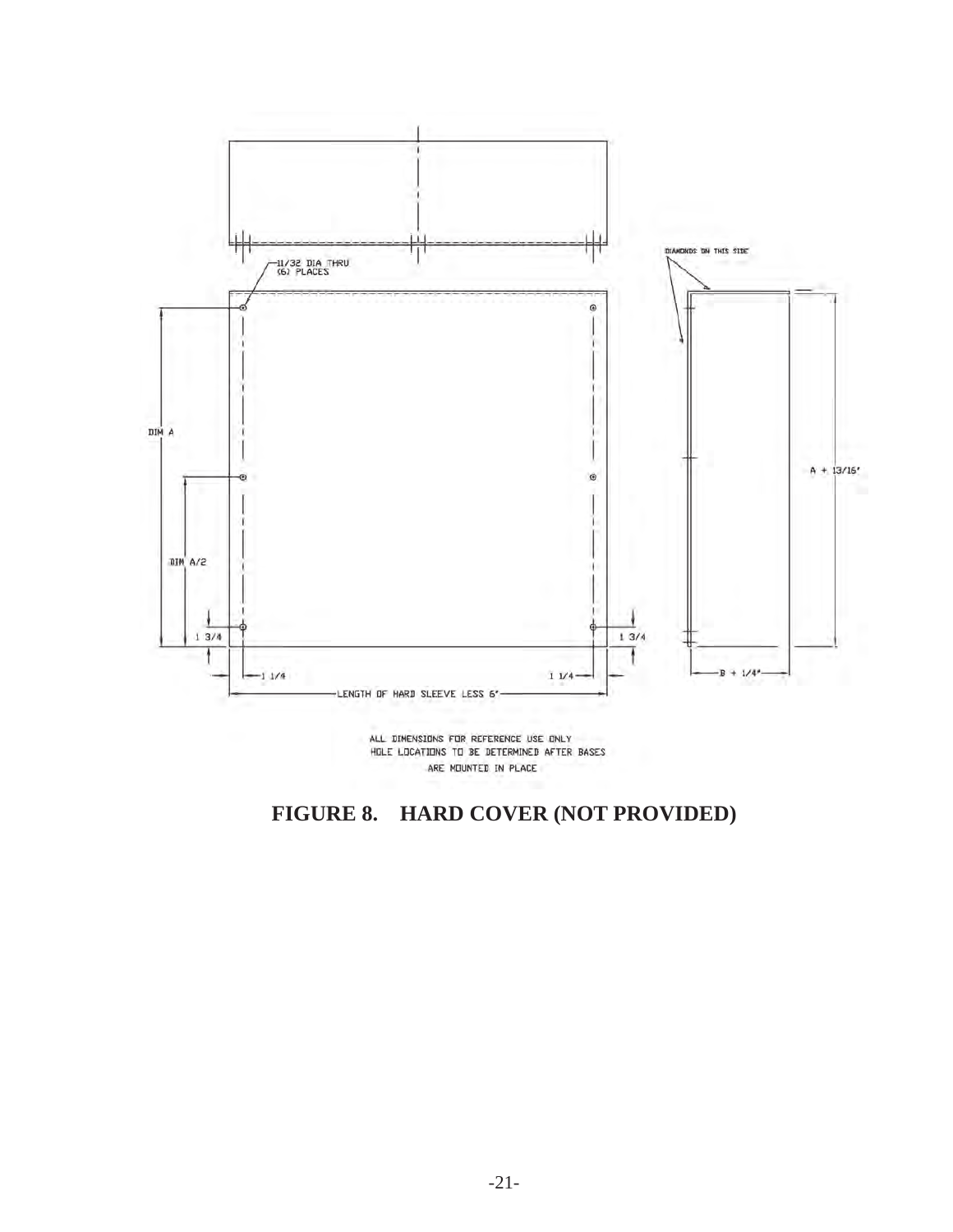

| <b>ITEM NO.</b> | PART NO.     | <b>DESCRIPTION</b>                | OTY. |
|-----------------|--------------|-----------------------------------|------|
| 116             | 3098-110-109 | <b>PTS Box Right Top</b>          |      |
| 117             | 3098-110-108 | <b>PTS Box Right Bottom</b>       |      |
| 118             | 3098-112-111 | <b>PTS</b> Box Left Top           |      |
| 119             | 3098-112-110 | <b>PTS Box Left Bottom</b>        |      |
| 121             | 9110-503110  | Btn Hd, Socket 5/16-18 x 5/8" SS. |      |
| 122             | 9113-103100  | 5/16-18 Low Pro. Nylock Nut SS.   |      |

**NOTE** #117 & #119 REQUIRE 11/32" HOLE DRILLED TO SET REQUIRED SIZE

## **FIGURE 9. HARD SLEEVE BOXES**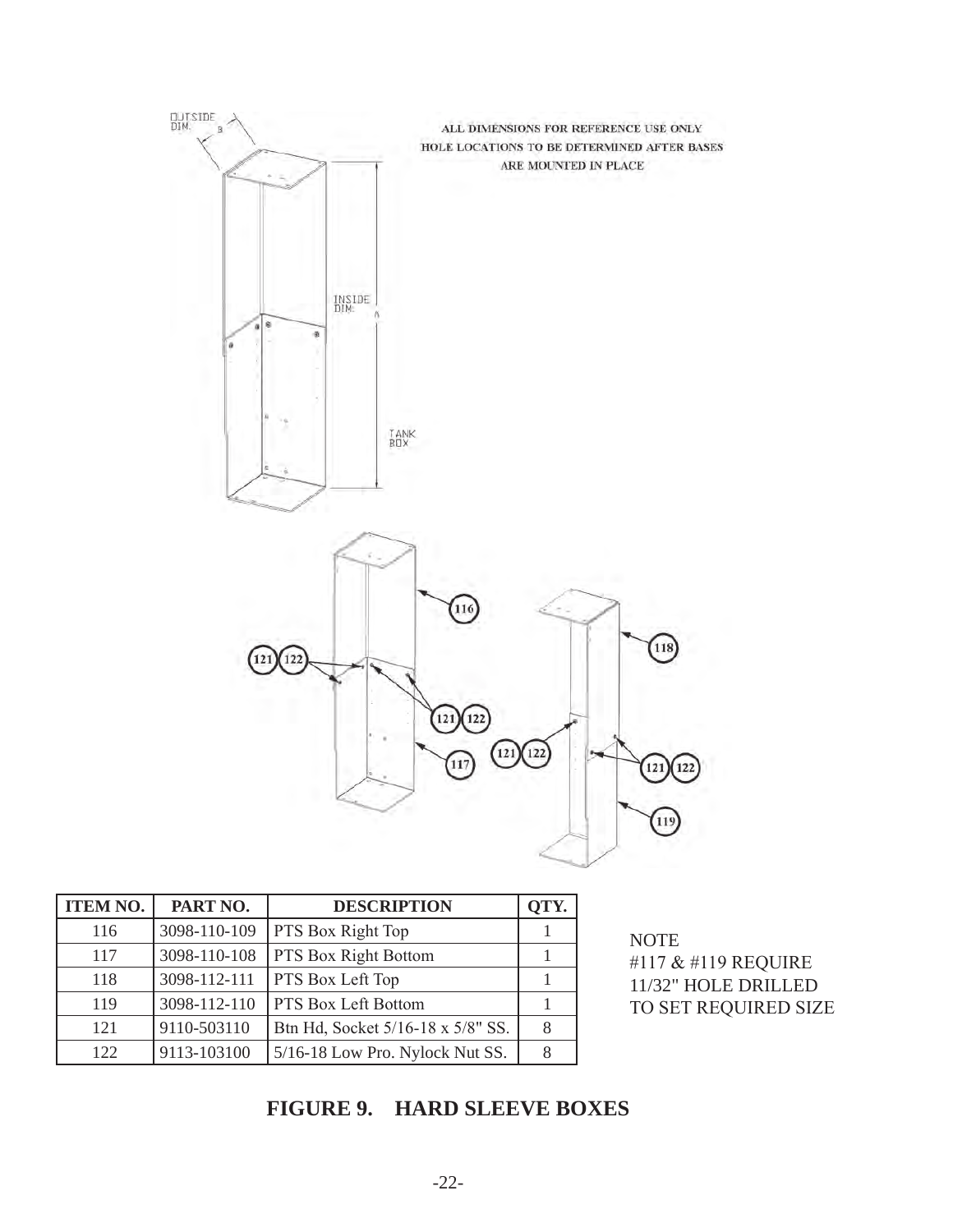

**FIGURE 10. CLIP MOUNTING**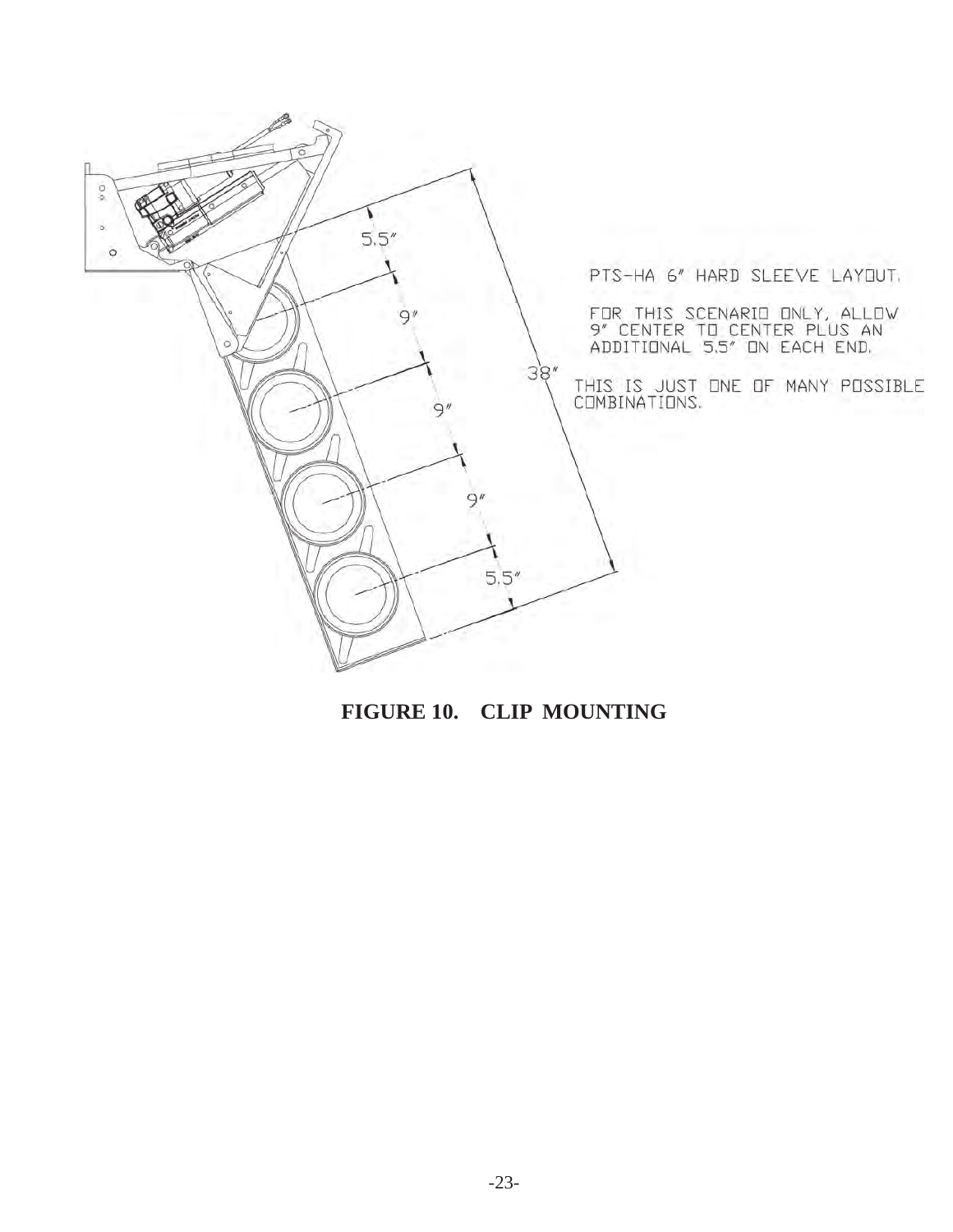

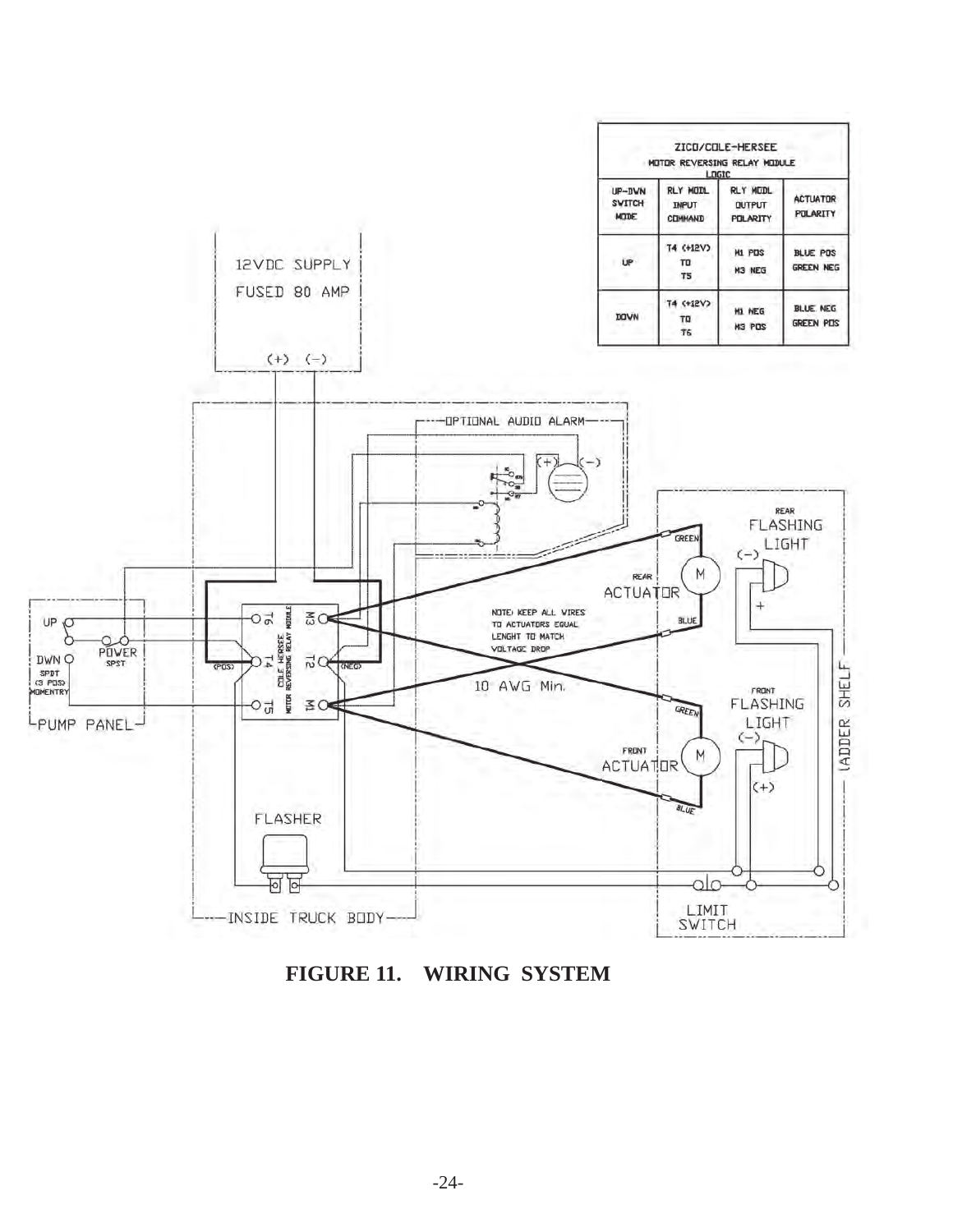## STACK HEIGHT AND MAX. WEIGHT LIMITS FOR THE **HYDRAULIC HA-HS SYSTEM**



BRACKET FOR THIS CONFIGURATION **AVAILABLE FROM ZIAMATIC.** 

**FIGURE 12. STACK HEIGHT AND MAX. WEIGHT LIMITS**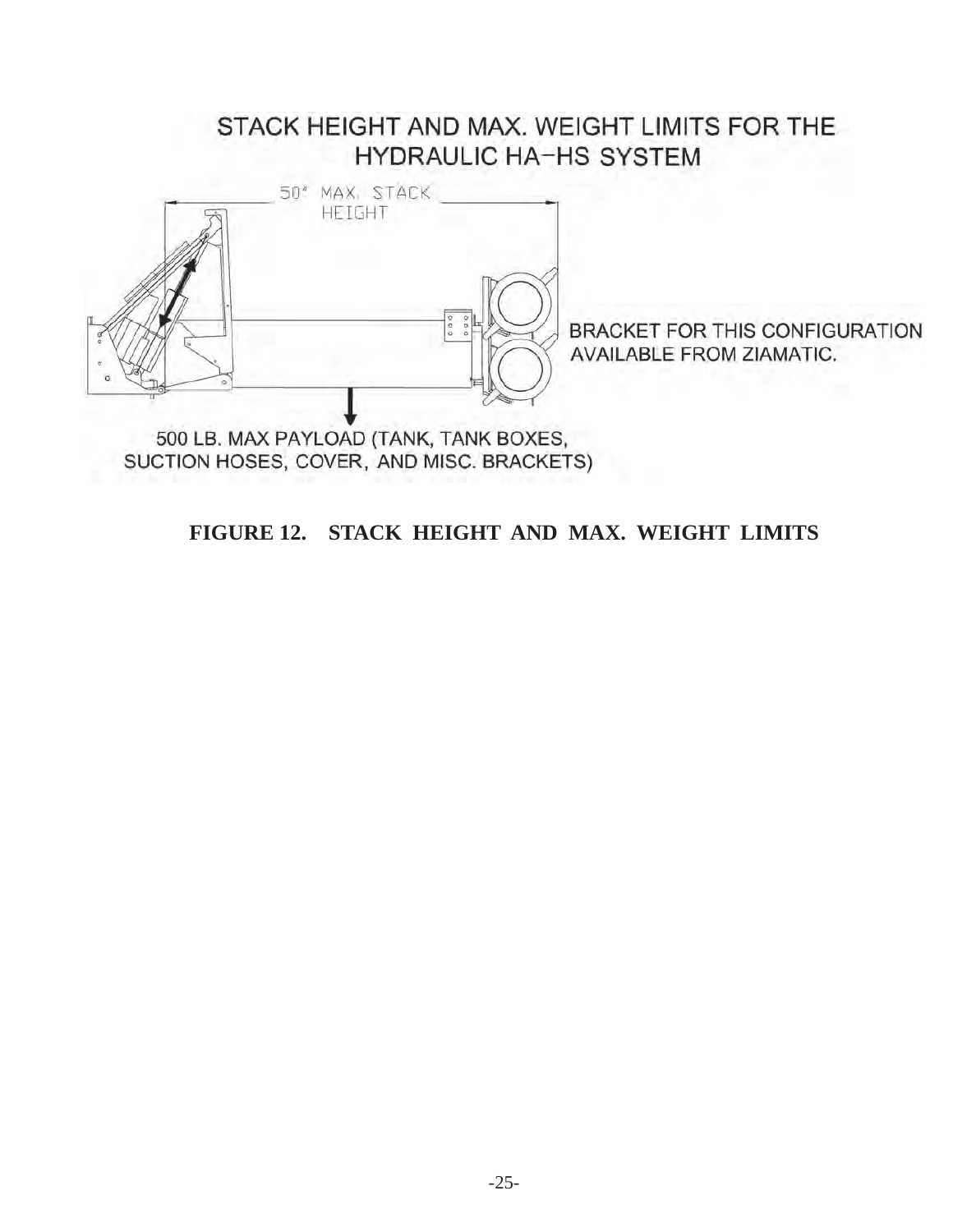

**FIGURE 13. LEFT SIDE ASSEMBLY**

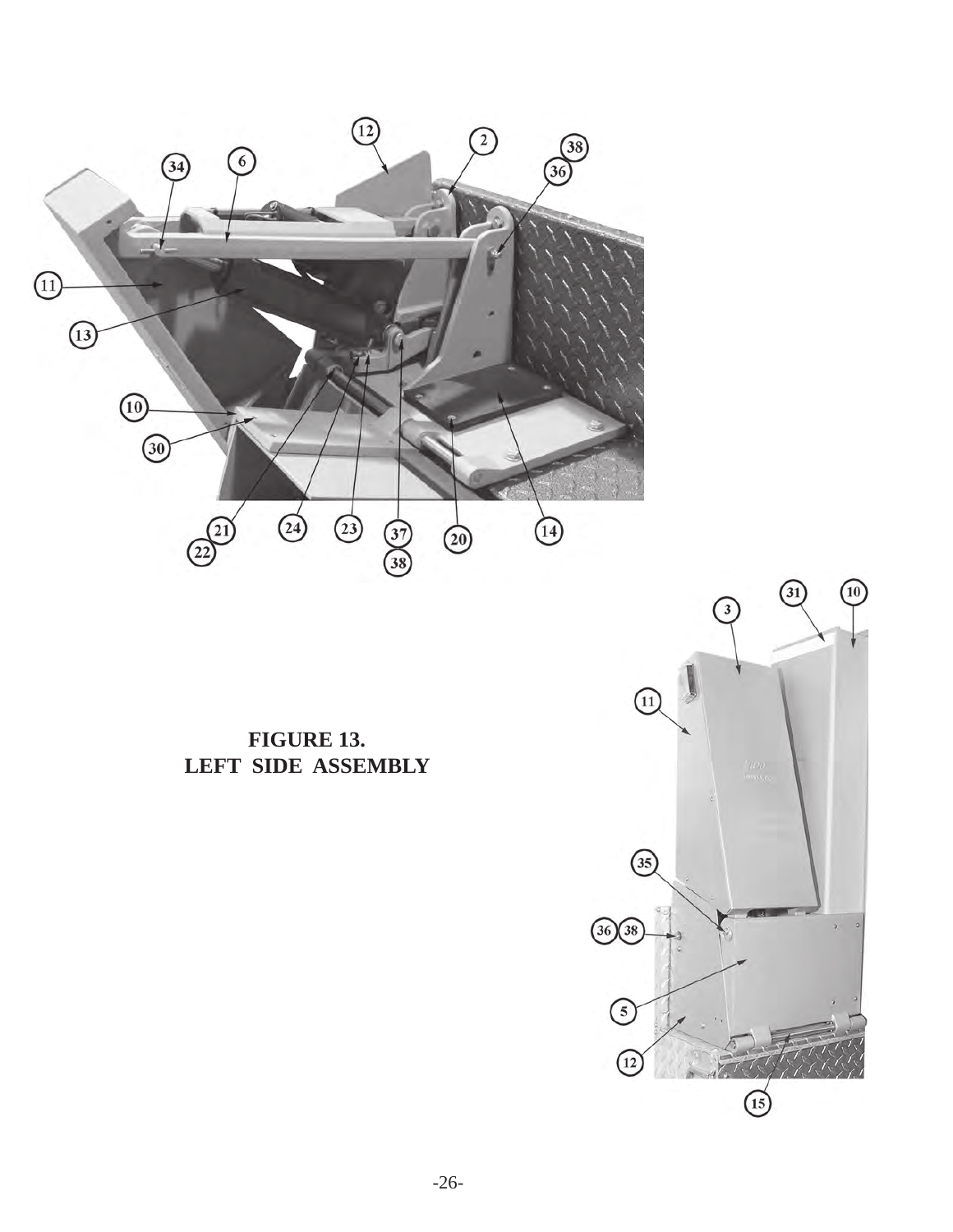



**FIGURE 14. RIGHT SIDE ASSEMBLY**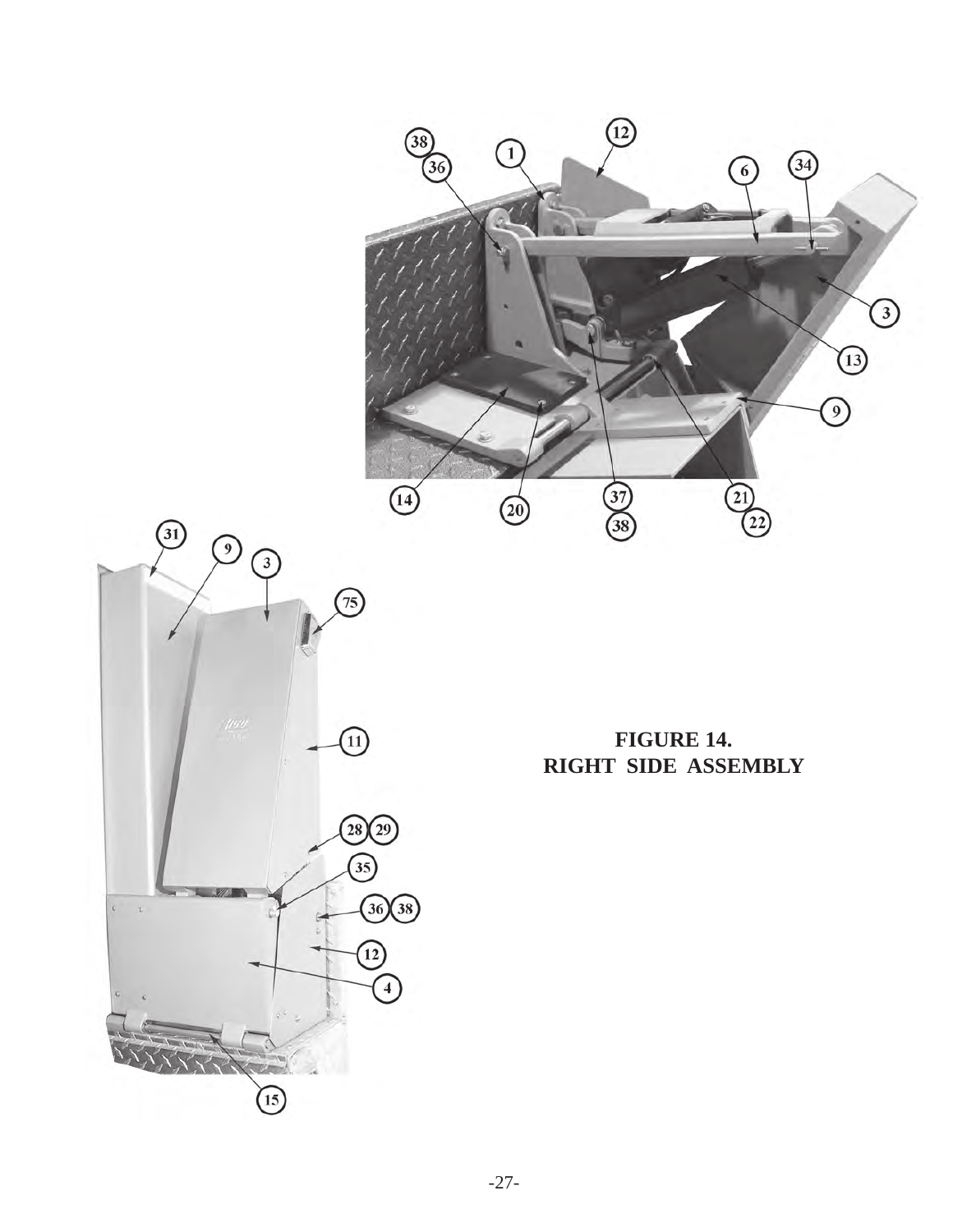

**FIGURE 15. LIGHT KIT COMPONENTS**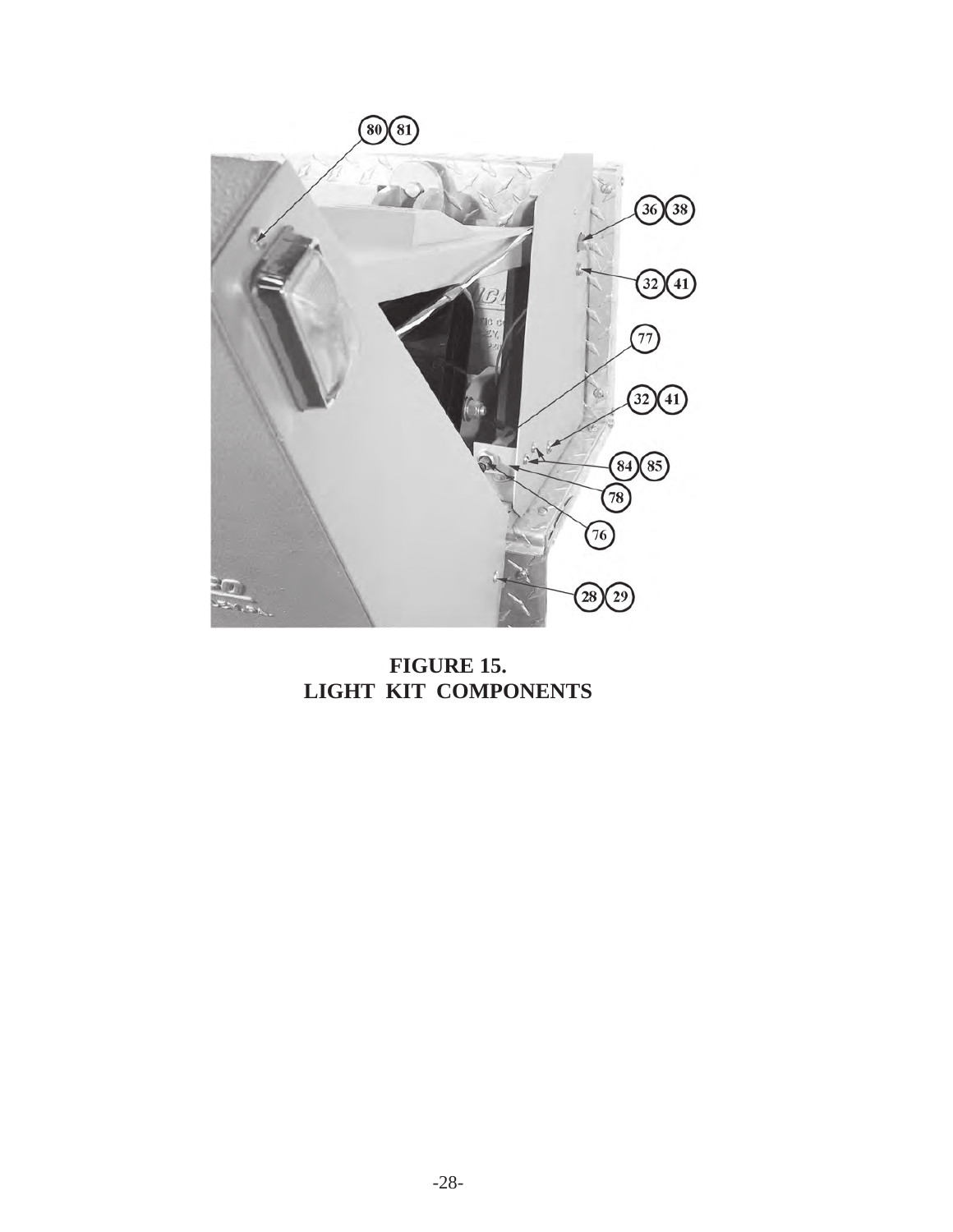# **WARRANTY REGISTRATION Please Mail or Fax a Copy to ZICO to Register Your Unit**

| PHONE NO.                             |                                   | FAX NO. |
|---------------------------------------|-----------------------------------|---------|
|                                       |                                   |         |
|                                       |                                   |         |
|                                       |                                   |         |
|                                       |                                   |         |
| WAS UNIT INSTALLED ON:                | NEW VEHICLE                       |         |
|                                       | RETROFITTED ONTO EXISTING VEHICLE |         |
| <b>SIZE OF HARD SLEEVES:</b>          |                                   |         |
| LENGTH                                |                                   |         |
| DIAMETER                              |                                   |         |
|                                       |                                   |         |
| WHERE DID YOU HEAR ABOUT OUR PRODUCT? |                                   |         |
| MAGAZINE AD (SPECIFY)                 |                                   |         |
| DEALER (SPECIFY)                      |                                   |         |
|                                       |                                   |         |
|                                       |                                   |         |
| OTHER (SPECIFY)                       |                                   |         |